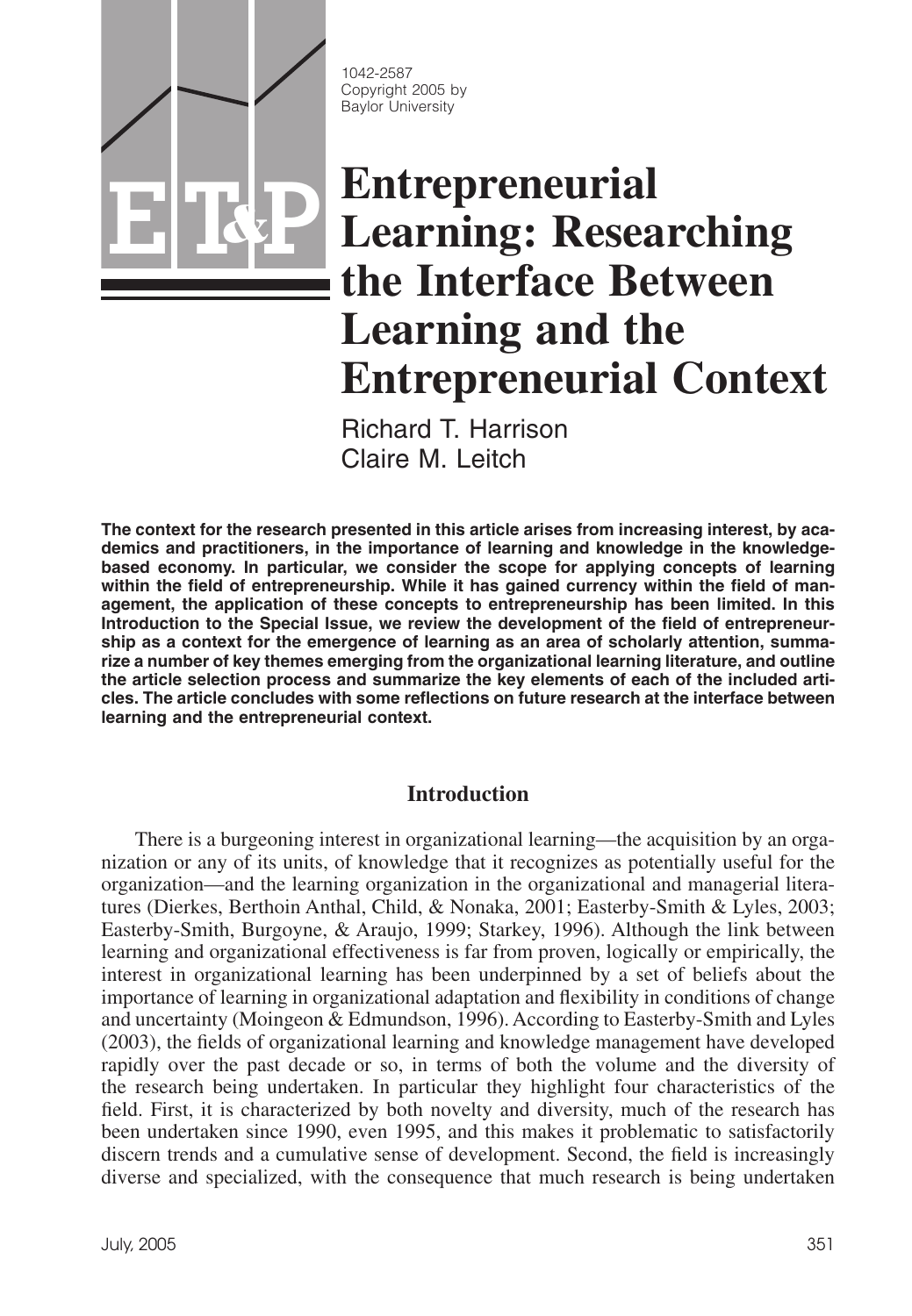in parallel traditions without cross-reference or cross-fertilization. Third, this diversity in research has stimulated debates and arguments around definitions and terminology, the meanings of concepts, methodological issues, applications and influences on organizational learning processes, and the purposes to which new knowledge of organizational learning and knowledge management should be put. Finally, despite the diversity of the research, there are a relatively small number of core references and citations, which suggest an underlying commonality in the field to which the majority of current scholars refer.

Relatively little of this research has been explored within the entrepreneurship tradition, nor has the entrepreneurial context informed much of the organizational learning literature. In this Special Issue, we bring together a number of articles which deal with a variety of entrepreneurship issues and draw on the diverse range of literature on organizational learning, to contribute to both theory development and practice within the filed of entrepreneurship. It has been argued, in the context of the evolution of entrepreneurship as a field of study, that "the conscious and critical transfer and application of theories and methodologies from one research area to another may stimulate creative advances in both, and may provide the basis for the resolution of old problems in new ways" (Harrison & Leitch, 1994, p. 112). Fiet (2000b, p. 12) agrees with this perspective and observes:

All theories in the social sciences, including those that examine entrepreneurs, are in some way inaccurate, contradictory, or incomplete. Consequently, it is not surprising that many of these separate theories do not easily accumulate, especially because most of them do not have their origin in entrepreneurship research. Nevertheless, they provide penetrating insights on many aspects of entrepreneurial conduct and wealth creation.

Although ideas of organizational learning have gained currency within the field of management, the application to entrepreneurship has been limited. As Deakins (1999, p. 23) has observed "our limited knowledge and understanding of the interaction of learning and the entrepreneurial process remains one of the most neglected areas of entrepreneurial research, and thus, understanding."

One of the stimuli for the increasing appreciation, by practitioners and academics alike, of the value of learning and knowledge is the belief that these concepts can provide managers with competitive advantage. This is particularly advantageous in a world that is characterized by technological, social, political, and economic diversity (Nonaka, Tayama, & Konno, 2000; Starkey, 1996b; Stata, 1996) and by increasing globalization (Kumar & Usunier, 2001). In particular, "it has become commonplace to conceive of 'management' specifically entering or having entered a new era, variously characterized as postindustrial, post-Fordist or post-modern" (Grey & French, 1996, p. 37). This has resulted in increasing incongruity between the rapidly changing competitive environment in which organizations, organizational characteristics, and practices are located. In turn this has led to questioning of conventional approaches to management research and knowledge as well as development. While "brainpower," "intellectual capital," and "learning" are now common currency in the knowledge-based economy, management development has been slow to adapt and few managers know how to manage or exploit a company that favors the importance of learning and knowledge. This is despite the almost intrinsic value of learning and knowledge in the "knowledge-creating company" (Nonaka, 1996; Nonaka & Konno, 1998) where new knowledge is consistently created and disseminated throughout the organization.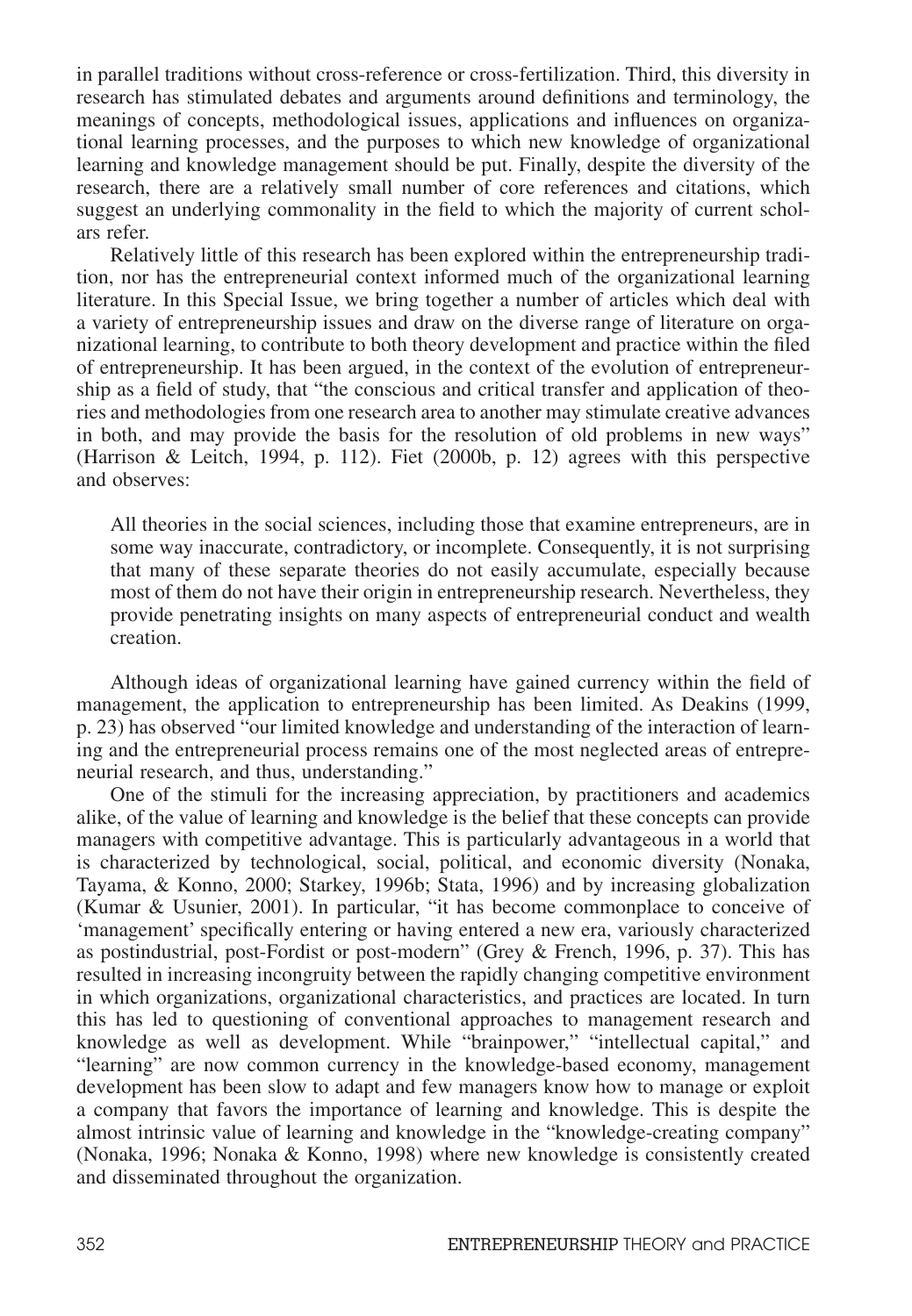The structure of this article is as follows. First, we briefly review the development of entrepreneurship as a context for the emergence of learning as an area of interest and scholarly attention. Second, we summarize a number of themes emerging from the organizational learning and knowledge management area, and highlight some of the key issues that constitute the current research agenda in the field. Third, we outline the article selection process employed in compiling this Special Issue and identify the key themes in each of the contributions. Finally, we conclude with a number of suggestions for further research at the interface between learning and the entrepreneurial context.

#### **The Development of Entrepreneurship**

The sustained interest in entrepreneurship is more than just a fad and accurately reflects an "emerging economic environment created by the confluence of changes in the corporate world, new technology, and emerging world markets" (Fiet, 2000a, p. 102). However, despite these developments "the study of entrepreneurship is still in its infancy" (Brazeal & Herbert, 1999, p. 29), and as such those working in the field continue to be engaged in conceptual and methodological debates (Busentiz, West, Shepherd, Nelson, Chandler, & Zacharakis, 2003; Phan, 2004; Torrès, 2004; Verstraete, 2001). Research in the field has tended to run ahead of theoretical developments and be carried out in an ad hoc way without theoretical underpinnings being developed. Indeed, as a number of contributors to a recent symposium on entrepreneurship theory have identified, progress in this domain will require changing the questions we ask, the definitions we apply, and the theories we appropriate (Dew, Ramakrishna Velamuri, & Venkataraman, 2004; Phan, 2004; Sarasvathy, 2004). It is in this context that Low (2001) has described entrepreneurship as being in its adolescence, and while much research activity has occurred over the past decade only a modest level of academic legitimacy has been achieved. The basic problems, which the field faces, stem on the one hand from the number of issues to be explored, and on the other from the diverse range of disciplines from which these issues might be examined. More fundamentally, there is an ongoing issue of how to deal with what has been described as the "failure" of entrepreneurship research; that is, the apparent inability of the field to characterize and define the entrepreneur (Jones & Spicer, 2005), and to develop an adequate body of theory (Harrison & Leitch, 1996). More specifically, the discourse of entrepreneurship, which has focused primarily on the nature and characteristics of the entrepreneur and the structural characteristics within which entrepreneurship is enacted will have to change (Hjorth, 2001). In this respect:

There is something peculiar about enterprise and entrepreneurship that is generally denied. What is denied is something central to the very object of the entrepreneur, something that, we have argued, is glimpsed by entrepreneurship research but is rationalized and hence pushed out of sight. We are suggesting that entrepreneurship discourse is not a coherent and stable discourse, held together around a stable centre. Rather, it is a paradoxical, incomplete, and worm-ridden symbolic structure that posits an impossible and indeed incomprehensible object at its centre. (Jones & Spicer, 2005, p. 236)

This problematic status of the entrepreneur is matched by ongoing lack of agreement on the most appropriate theoretical and conceptual foundations for the discipline. This is in spite of some recent attempts to see this lying in an individualistic opportunityoriented definition of the discipline, "the study of entrepreneurial opportunities—their origins, nature, and evolution—should form the core of the field of entrepreneurship"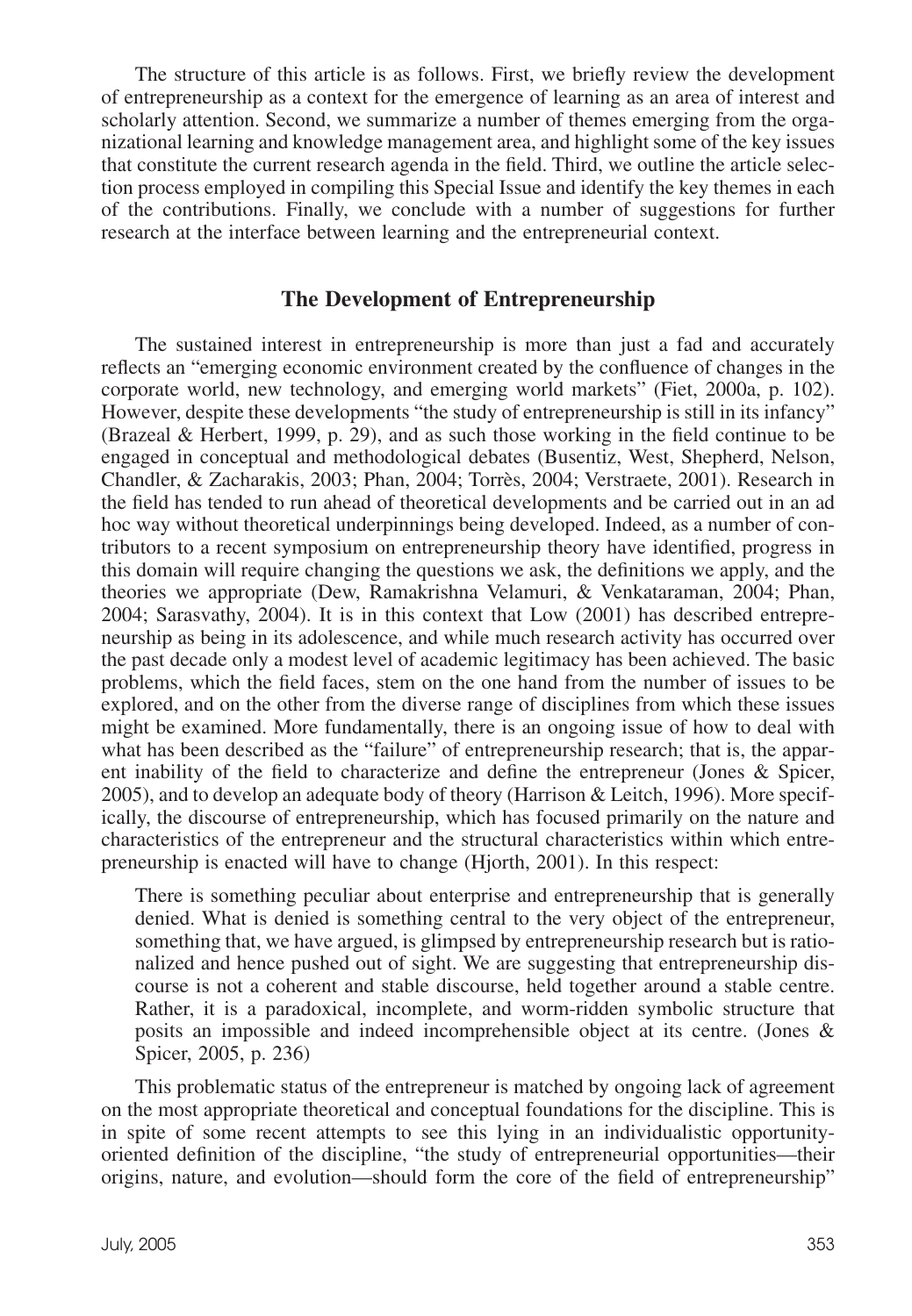(Shane, 2003; Venkataraman, 2003, p. xi). This has already been highlighted as a major constraint on the establishment of entrepreneurship as a discrete academic discipline (Harrison & Leitch, 1996), and is reflected in a recent statement that "entrepreneurship research is and should be breaking away from more applied economics, psychology, or sociology research and instead appropriate agnostically from the theories that can provide the greatest explanatory power" (Phan, 2004, p. 620).

This position is not unique to the field of entrepreneurship, for as Gartner (2001, p. 23) notes "questions about how scholars develop and advance entrepreneurship, as a legitimate field of study are very similar to discussions of the development of academic fields in the social sciences." For some time theoretical and methodological heterogeneity, fragmentation, and segregation have been a matter of debate for those working in the field of management and organization studies as a whole. As Reed (1992, p. 1) has noted "since the end of the 1960s organizational studies has become more pluralistic in terms of its central themes or problems and the theoretical framework through which they are analyzed." In fact, as Tranfield and Starkey (1998) have observed, the one feature on which there is consensus in the discipline is that management research has been conducted from a variety of ontological and epistemological perspectives. As a means of understanding the knowledge production process within the field of management research, Tranfield and Starkey (1998) and Starkey and Madan (2001) have employed Gibbons, Limoges, Nowotny, Schwartzman, Scott, and Trow (1994) two organizing frameworks with respect to the nature of knowledge production systems in contemporary society. In Mode 1, knowledge generation occurs as a result of pursuing a disciplinebased academic agenda, which is predominately driven through, and categorized by, the associated adjacent disciplines. In this instance, knowledge generally resides in universities, and thus, the key consumer of the research generated is the academic community. Berry (1994) observes that management research has too often been viewed as similar to research in the physical sciences, which is characterized by a belief in the existence of universal laws. On the other hand, the Mode 2 knowledge production system is very different and:

Is characterised by a constant flow back and forth between the fundamental and the applied, between the theoretical and the practical. Typically, discovery occurs in contexts where knowledge is developed for, and put to use, while results—which would have been traditionally characterized as applied—fuel further advances. (Gibbons et al., 1994, p. 19)

The fact that knowledge production and diffusion are interlinked rather than sequentially disaggregated makes it more difficult to divide theory and practice. This view concurs with that held by Tranfield and Starkey (1998, p. 11) who contend that management research should adopt "a dual approach to knowledge production that is both theory sensitive and practice-led."

The distinction between Mode 1 and Mode 2 research, in terms of knowledge production and the research process, have been set out clearly in the preface and introduction to Gibbons, Limoges, Nowotny, Schwartzman, Scott, and Trow (1994; see also Nowotny, Scott, & Gibbons, 2001):

Our view is that while Mode 2 may not be replacing Mode 1, Mode 2 is different from Mode 1—in nearly every respect . . . it is not being institutionalized primarily with university structures... (it) involves the close interaction of many actors through the process knowledge production... (it) makes good use of a wider range of criteria in judging quality control. Overall, the process of knowledge production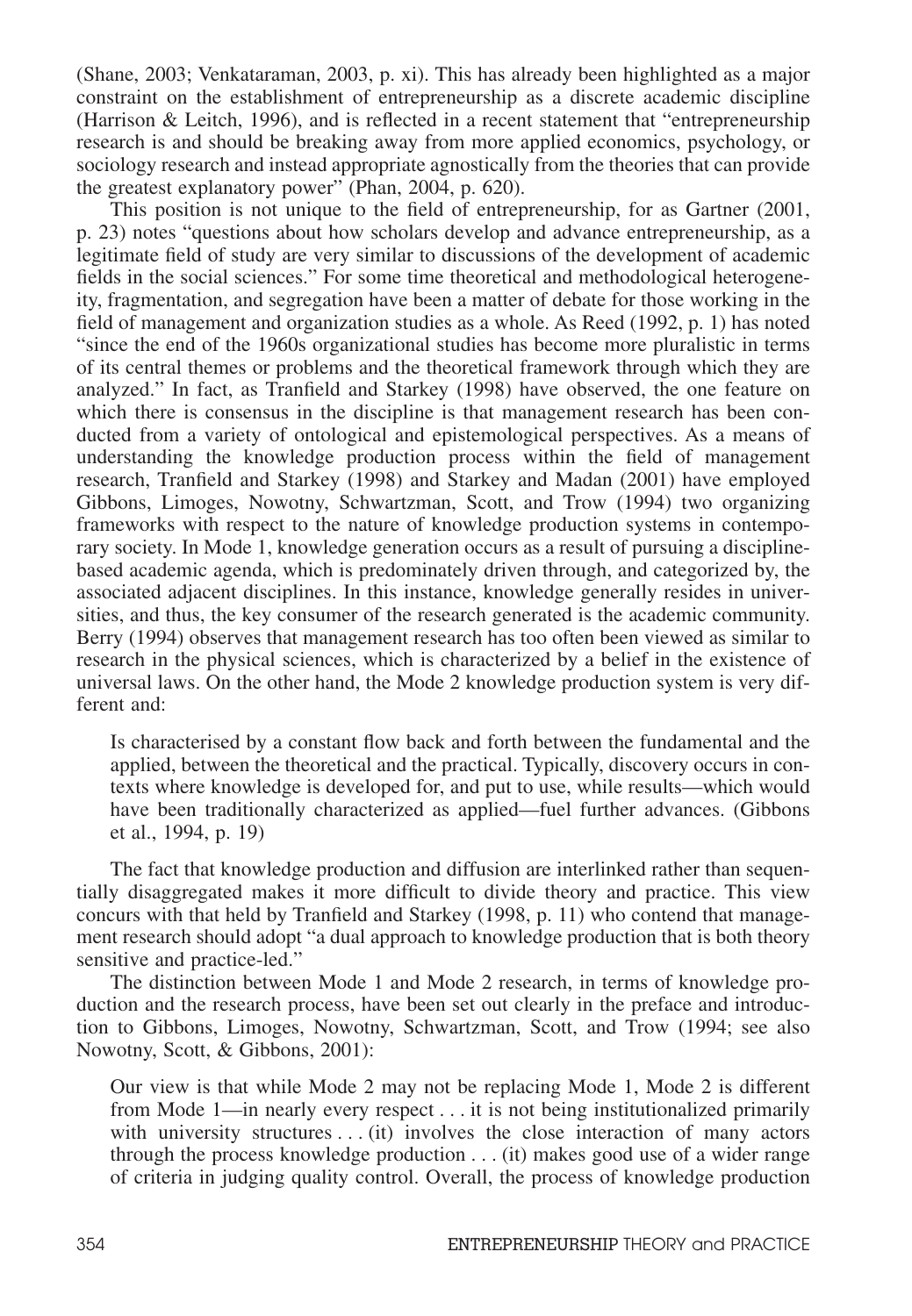is becoming more reflexive and affects at the deepest levels what shall count as "good science." (Gibbons et al., 1994, p. vii)

This distinction is more explicitly made with reference to the characteristics of Mode 1 knowledge production:

Mode 1 problems are set and solved in a context governed by the largely academic interests of a specific community. By contrast, Mode 2 is carried out in the context of application. Mode 1 is disciplinary while Mode 2 is transdisicplinary. Mode 1 is characterized by homogeneity, Mode 2 by heterogeneity. Organizationally, Mode 1 is hierarchical and tends to preserve its form, while Mode 2 is more heterarchical and transient. In comparison with Mode 1, Mode 2 is socially accountable and reflexive. (Gibbons et al., 1994, p. 3)

This distinction has become the focus of an extensive debate in management, in terms of general discussions of management as a form of Mode 2 knowledge production, which emphasizes both the issue of the relevance of research to practice and the importance of multidisciplinarity (Grey, 2001; Hatchuel, 2001; Starkey & Madan, 2001). More recently, this debate has been extended to consider the implications of this perspective for the knowledge produced as a result of collaboration across disciplines and the theory–practice divide (MacLean, MacIntosh, & Grant, 2002; Van Aken, 2005). However, there have also been calls within management to recognize that Mode 1 and Mode 2 are not alternative modes of knowledge production, in that Mode 2 embodies and builds on elements of Mode 1, as the basis for a further extension to this framework (Huff, 2000; Huff & Huff, 2001). In delineating Mode 3 knowledge production as the basis for refocusing the business school agenda, Huff and Huff (2001, p. S53) identify the trigger for Mode 3 as the "appreciation and critique of the human condition, as it has been, is, and might become." As such:

The impetus is not an intellectual gap identified by a sub-discipline, though a number of academics, especially in the humanities, have relevant things to say. It is not, at heart, a "practical problem" to be solved, though certainly specific areas of concern can benefit from being treated in this way. (Huff & Huff, 2001, p. S53)

Currently, entrepreneurship, as a field of study, shares many of the characteristics of Mode 2 knowledge production (as described by Gibbons et al., 1994; Muller & Subotzky, 2001). In particular, research problems arise not with the issues, questions, and problematics of a discipline (as in Mode 1 research) but in a context-of-application, in other words:

Knowledge is not produced elsewhere (say in a laboratory) and then applied to a worldly problem: the knowledge is now increasingly produced through addressing the problem directly. (Muller & Subotzky, 2001, p. 167)

As a result, research undertaken in this mode is almost by definition transdisciplinary and "cuts across existing discipline boundaries as it searches for solutions" (Muller & Subotzky, 2001, p. 167). This contextual and transdisciplinary—rather than disciplinebased and unitary—nature of entrepreneurship (as with management as a field of study as a whole) is, therefore, fundamental to the nature of the field rather than a passing and aberrant phase in its development.

Recognizing that entrepreneurship shows many of the characteristics of Mode 2 knowledge production throws into new light the concerns raised by Aldrich and Baker (1997, p. 398) who note that:

Judging from normal science [that is, Mode 1] standards, entrepreneurship research is still in a very early stage. If no single powerful paradigm exists, then there is even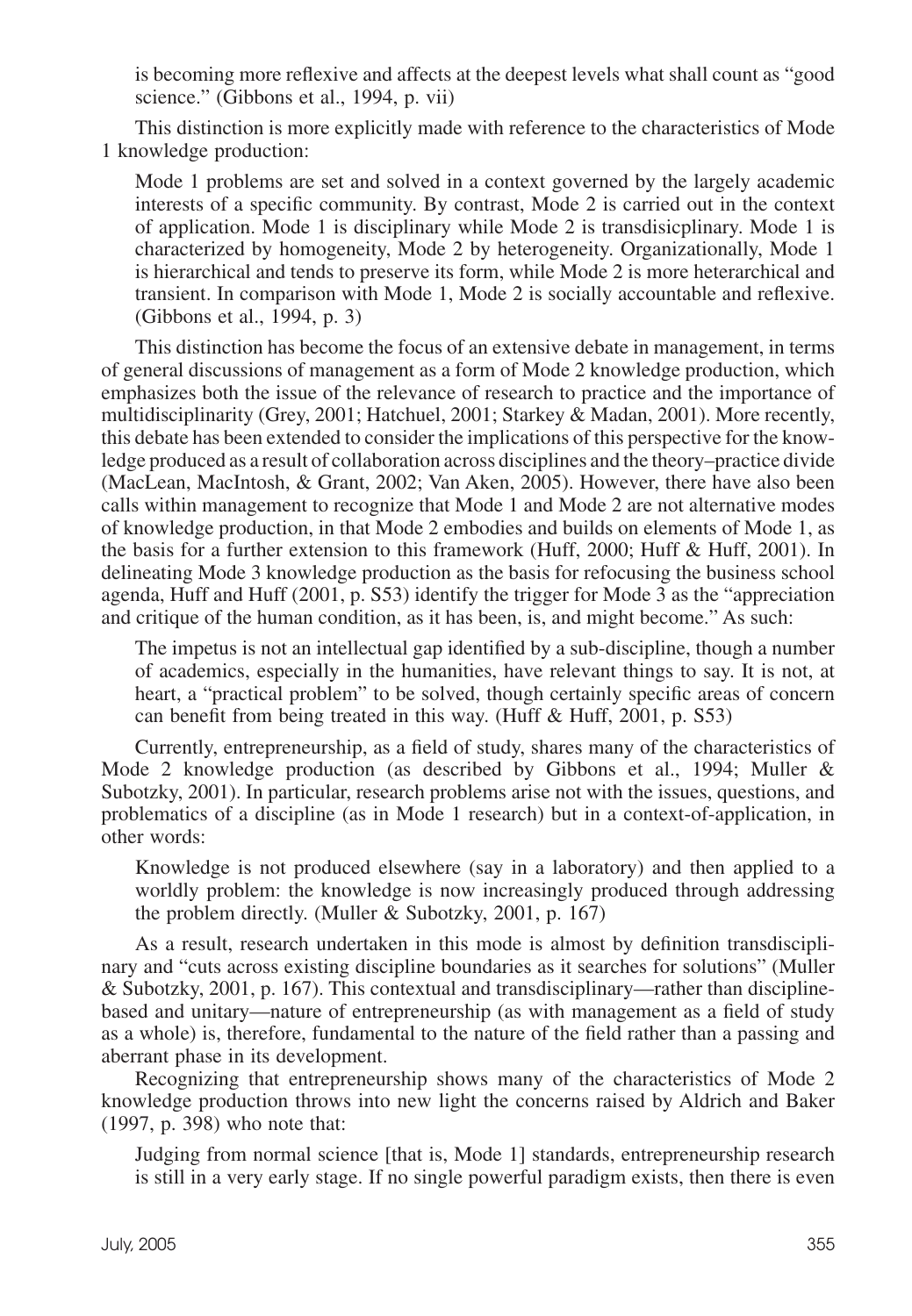less evidence for multiple coherent points of view . . . Entrepreneurship research is still improving but still of limited topical concern and value to practising managers.

Brazeal and Herbert (1999, p. 26) concur with this view and observe that despite conceptual and methodological advances in entrepreneurship, "we are not convinced that the field has reached its full potential as a field with substantive managerial applicability." However, if a theory-led approach only is adopted then the research focus within the field is in danger of becoming little more than a "retreat into academic fundamentalism" (Burgoyne, 1993). This does not easily allow research to understand or explicate practice. As Tranfield and Starkey (1998, p. 14) note within the arena of management research, it:

Cannot subscribe to any ivory tower ideal of a disinterest in, and a distaste, for practice. Indeed the ability to develop ideas and relate them to practice should be the distinguishing competence of the skilled management researcher.

Progress in entrepreneurship research, therefore, may be achieved better through a robust focus on context-of-application based problems than attempts to develop grandiose integrative theories within a single powerful paradigm. In this article, our starting point is the process of organizational learning as a context-of-application research problem relevant to entrepreneurship:

Virtually every aspect of organizational learning has relevance either directly or indirectly for entrepreneurial management...[and] . . . issues in organizational learning [relevant for entrepreneurship] include structures and processes which encourage learning, differences in learning across the levels of the organization, and . . . transfer mechanisms and learning. (Day, 1992, pp. 137–140)

Both the discourse of entrepreneurial management and the discourse of learning in organizations occur within the contemporary "experimentally organized economy" (Eliasson, 1996a, 1998), which is fundamentally entrepreneurial—rather than managerial, and requires entrepreneurs—construed in this context by Eliasson as "experimenter managers," to continually engage in learning. Specifically, in order to be successful, these experimenter managers—at both the individual firm level and the economic system level—have to bundle together a number of interrelated competencies into a "competence bloc." This has been defined as the total infrastructure needed to *create* (innovation), *recognize* (risk capital provision), *diffuse* (spillovers), and successfully *exploit* (receiver competence) new ideas in clusters of firms (Eliasson, 1996b, 1996c). The nontechnical competencies of such a "competence bloc" must be: (1) entrepreneurial awareness, the realization of the marketability of a new product or technology; (2) acquiring risk capital to finance the start-up and growth of firms to exploit these opportunities; and (3) the capability to manage the enterprise from start-up through expansion into maturity. Each of these domains—awareness, resource acquisition, and management—requires that entrepreneurs engage in learning. For Smilor (1997, p. 344) learning is not an optional extra, but is central to the entrepreneurial process:

Effective entrepreneurs are exceptional learners. They learn from everything. They learn from customers, suppliers, and especially competitors. They learn from employees and associates. They learn from other entrepreneurs. They learn from experience. They learn by doing. They learn from what works, and more importantly, from what doesn't work.

Over the last decade there have been a number of explorations of "learning" in the context of entrepreneurship and small and medium enterprises (SME) development.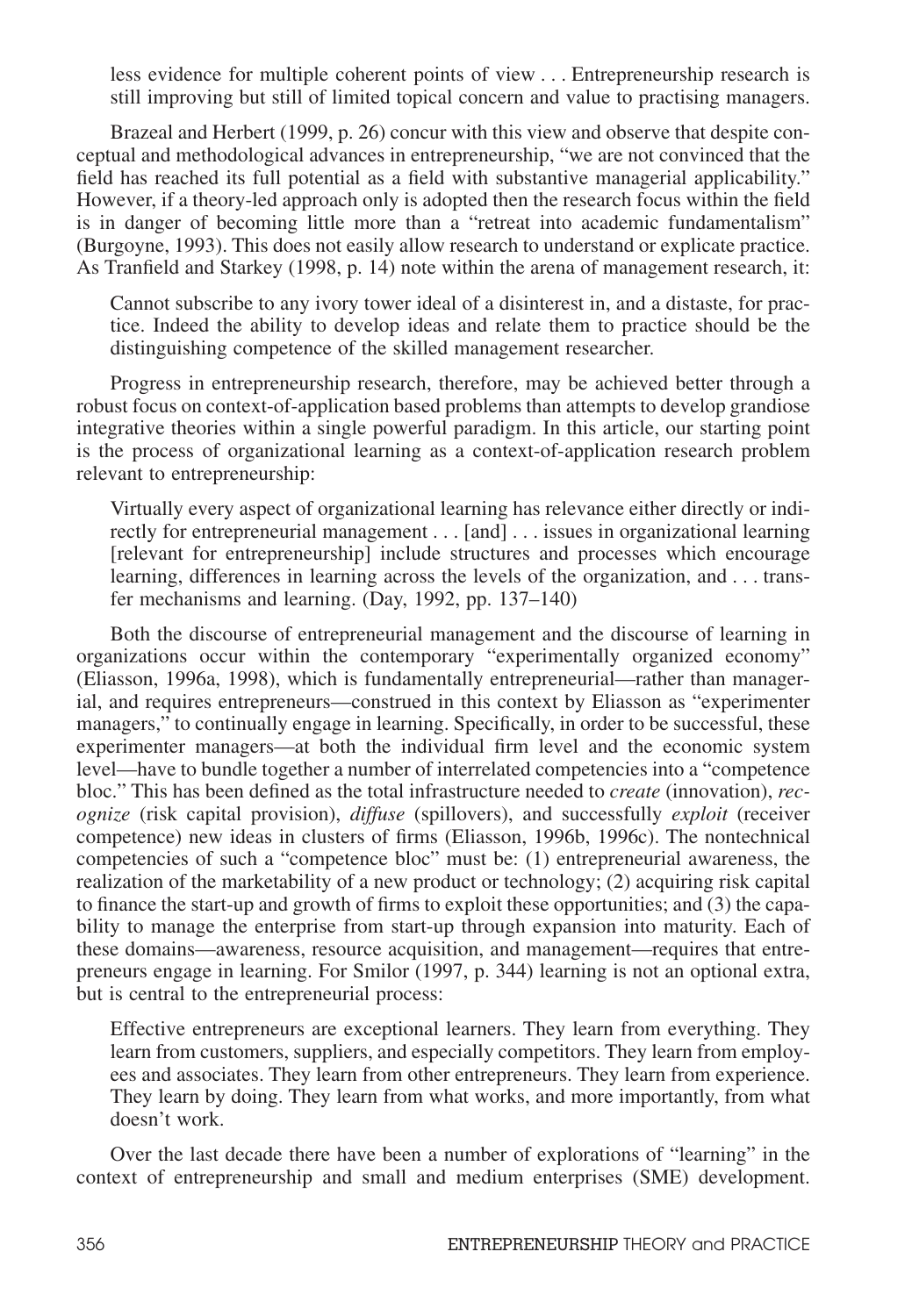Among these are discussions of learning in new venture creation (Erickson, 2003; Lichtenstein, Lumpkin, & Walton, 2000), in SME growth and development (Watts, Cope, & Hulme, 1998; Wyer, Mason, & Theodorakopoulos, 2000), in innovation (Ravasci & Turati, 2005; Sweeney 1987/88), in new technology-based firm formation (Fontes & Coombs, 1996), in venture capital (Busenitz, Fiet, & Moesel, 2004), in enterprise training and learning capability (Chaston, Badger, & Sadler-Smith, 1999; Chaston, Badger, Mangles, & Sadler-Smith, 2001; Rae, 2000, 2004; Rae & Carswell, 2000, 2001; Taylor & Thorpe, 2004; Ulrich, 1997), and in applications of the learning organization construct in SMEs (Choueke & Armstrong, 1998; Harrison & Leitch, 2000; Leitch, 2005; Leitch, Harrison, Burgoyne, & Blantern, 1996). However, despite this fragmented research effort it remains the case that "research on learning processes in entrepreneurial ventures is still in an early stage" (Ravasci & Turati, 2005, p. 139). More specifically "entrepreneurship is a process of learning, and a theory of entrepreneurship requires a theory of learning" (Minniti & Bygrave, 2001, p. 7).

#### **Knowledge and Learning**

As Prange (1999) has recently pointed out, ideas such as "organizational learning" and the "learning organization" have been discussed in the literature as ways of increasing the knowledge intensity of companies. This in turn has focused attention on issues of "knowledge management" and, in a neat reversion, to a renewed focus on the essence of the learning process through which that knowledge is generated (Dierkes et al., 2001). Driving this interest is the recognition that "organizations are reeling from discontinuities created by a growing level of globalization, heightened volatility, hypercompetition, demographic changes, and the explosion of knowledge" (Prange, 1999, p. 23). More recently, Easterby-Smith and Lyles (2003) have provided a framework for mapping the field of organizational learning and knowledge management based on two dichotomies. The first dichotomy is the distinction between theory—the concerns of academics, and practice—the concerns of practitioners. The second dichotomy separates content—the knowledge that the organization possesses from the process—learning, by which it acquires this knowledge (Figure 1).

It is important to recognize that there is a fundamental distinction to be drawn between knowledge—that which is known, and learning—the process by which knowledge is generated. Dixon (1994, 1999) has stated that "we have entered the knowledge age and the new currency is learning—it is learning, not knowledge itself which is critical" (Dixon, 1994). This is because learning is a process that leads to the production of knowledge, and as knowledge is ephemeral it constantly needs to be revised and updated. Starkey (1996b, p. 1) concurs with this and observes, "learning is the creation of useful meaning, individual or shared. Learning generates knowledge which serves to reduce uncertainty," and continues by noting that, "learning and knowledge are major strategic resources, crucial to competitive advantage."

This is a point that has been made by Castells (1996, p. 32) in his discussion of changes in the way knowledge is produced:

What characterises the current technological revolution is not the centrality of knowledge and information but the application of such knowledge and information to knowledge generation and information processing/communication devices, in a cumulative feedback loop between innovation and the uses of innovation . . . New information technologies are not simply tools to be applied but processes to be developed. Users and doers may become the same... For the first time in history the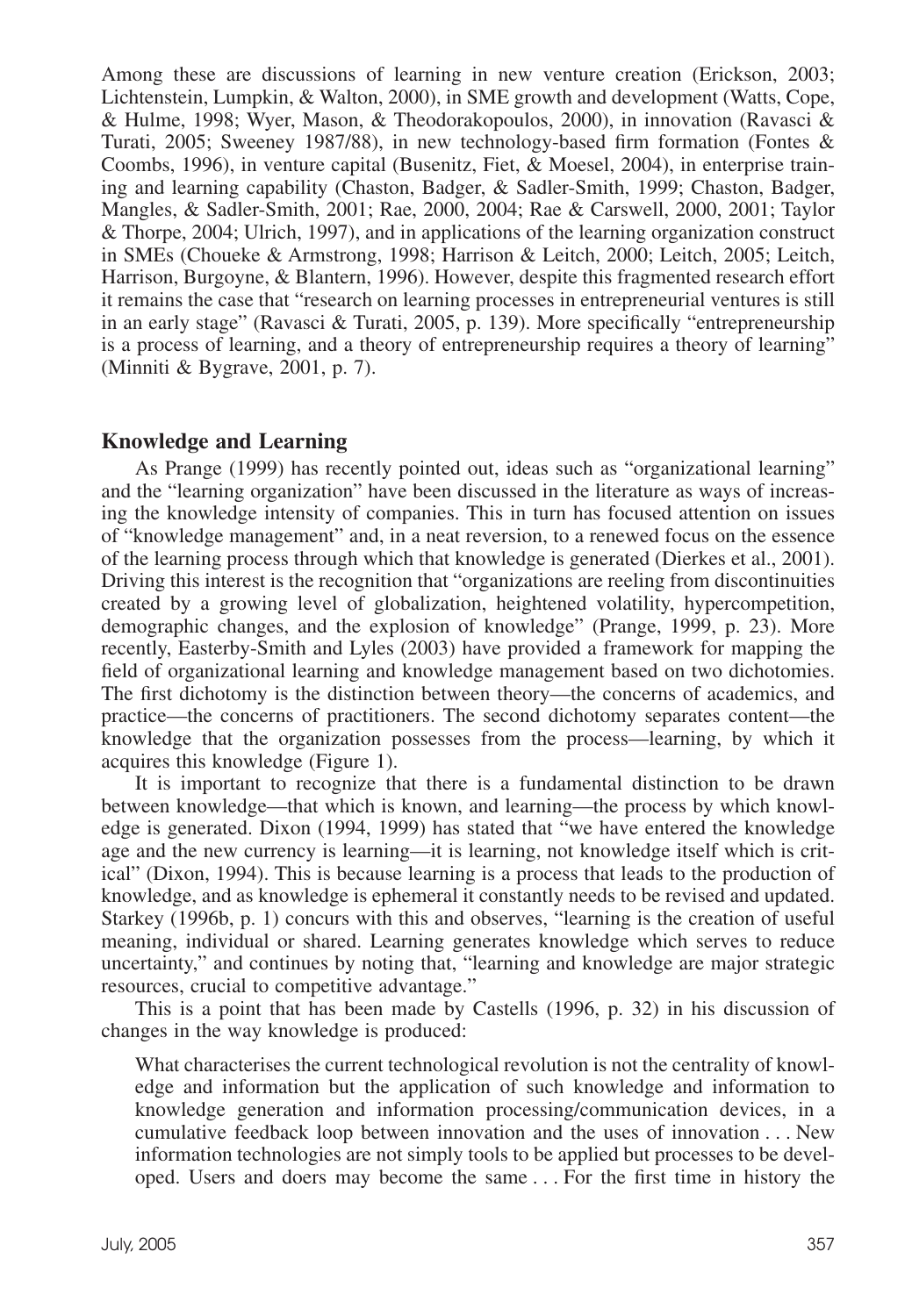

Mapping the Organizational Learning Landscape

human mind is a direct productive force, not just a decisive element of a production system.

It is in this context that it becomes important to identify the extent to which organizations in Eliasson's (1976, 1996a, 1998) experimentally organized economy (or knowledge-based firms) "learn" or approach their learning differently to other, more traditionally organized firms. Eliasson's work refers both to changes in the "old" economy (i.e., traditional manufacturing sectors) and to the emergence of "new economy" organizations. Indeed, as Prusak (1997) has argued, changes in the scope of knowledge production are not confined to sectors conventionally referred to as knowledge-intensive:

This shift is more apparent in research labs, consulting firms and software vendors, but as all products are increasingly "smart" and as flexible production processes need to process higher levels of information about changing customer requirements, delivery times, and so on it arguably applies right across the board.

While learning has been presented as a source of competitive advantage, Edmondson and Moingeon (1996, p. 12) warn that, "definitions and mechanisms involved in achieving this advantage are not specified. Moreover, little empirical evidence has been presented to support this claim." Despite these caveats the potential for conducting research in the area is promising, especially as knowledge replaces hard labor and capital as the main factor of production. In terms of the framework set out in Figure 1, all of the articles included in this Special Issue are positioned in the top left quadrant, in that they engage in the application (and, to some extent, development) of theory to understanding the process of learning in a range of entrepreneurial contexts. While this emphasis is important and is generating valuable insights on the process of entrepreneurial learning, the absence of serious engagement with issues arising in the other three quadrants is likely to constrain the development of the field. In essence we see the emergence of entrepreneurial learning as the embodiment of the "decoupled realities" (Astley, 1984) of organizational learning and practice. While theory development in this area is valuable in its own right (Prange, 1999), for the field of entrepreneurial learning to build on the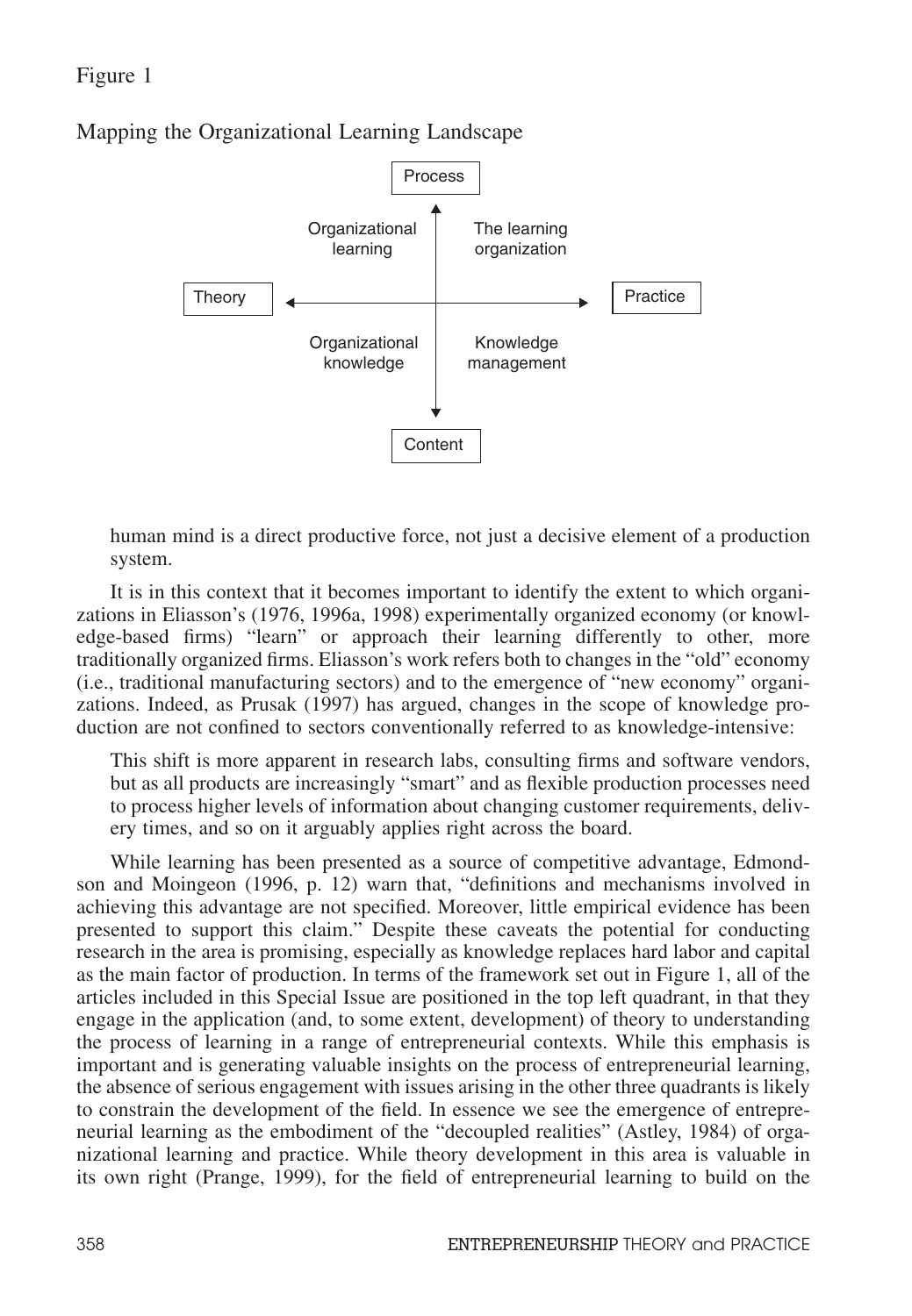platform represented by the articles in this Special Issue it will be necessary to recouple the "realities" of theory and practice and of content and process. Future work, therefore, should develop an agenda for examining how existing knowledge is shared, used, and stored in entrepreneurial organizations, and for exploring the process of learning in the context of entrepreneurial practice.

One example of the potential for extending research in entrepreneurial learning arises from the consideration of the learning organization (or company), defined as "an entity, an ideal type of organization, which has the capacity to learn effectively and hence to prosper" (Easterby-Smith & Lyles, 2003, p. 2). Much of the research in this vein in the organizational learning and knowledge management literature is predicated on attempts to understand and improve the learning capacity of organizations, with a more practical and performative orientation than in the organizational learning literature itself. An illustration of the type of research which sits within the top right quadrant of Figure 1 comes from the application of action research methodologies to the process of learning, using the learning organization concept as a focus (Leitch, 2005).

Although the term "learning company" or "organization" initially appeared in the literature in the late 1980s in America (Hayes & Abernathy, 1988) and in Britain (Pedler, Boydell, & Burgoyne, 1988), its origins can be traced as far back as the 1920s. Particularly influential writings in the development of the concept were those which articulated ideas about learning. These include Gardner's (1963) concept of self-renewal, Lippitt's (1969) framework of organizational renewal and Bateson's (1973) theory of "deutrolearning" which is an explanation of learning to learn, as well as the work of Arygris and Schon (1978) who introduced the idea of organizational learning and, thus may be credited with the current interest in the learning company. Following on from this in the late 1970s and early 1980s the link between learning, training, and company performance was further developed with the development and application of action-learning concepts, originally proposed as a method of inquiry by Lewin (1946) to capture the symbiotic relationship between theory and practice, in the writings of Revans (1978) and Morgan (1983, 1986). Although Senge (1990a) is credited with the popularization of the term "the learning organization," and March (1991) also used the term, the concept remains a largely European interest (Pedler, Burgoyne, & Boydell, 1997; Probst & Büchel, 1997; Swieringa & Wierdsma, 1992).

In an attempt to ascertain the disciplinary roots of different conceptions of the learning organization, Easterby-Smith (1997) has conducted a review of the academic literature. He contends that two disciplines in particular have been influential in the development of the learning organization. On the one hand, the North American tradition emanates from a management science perspective while insights are subsequently added from other areas, notably from organization development (OD). He quotes Nevis, Di Bella, and Gould (1995), as exemplifying this first tradition. They have developed a model of organizational learning, which contains three elements: knowledge acquisition, knowledge sharing, and knowledge utilization. These factors depend on various aspects, which would aid in the facilitation of creating a learning organization including a "systems perspective" and a "concern for measurement." Garvin (1993) also stresses the importance of systematic problem solving, ongoing experimentation, and measurement of the learning process and outcomes, while Senge (1990a, 1990b) combines systems thinking with a strong reliance on OD. Theories about knowledge and learning which have their roots within this discipline have been derived from a positivist, hypothetico-deductive research method (Spender, 1996). In this respect, organizations are seen as systems with their own principles and regularities, of which humans are just one element.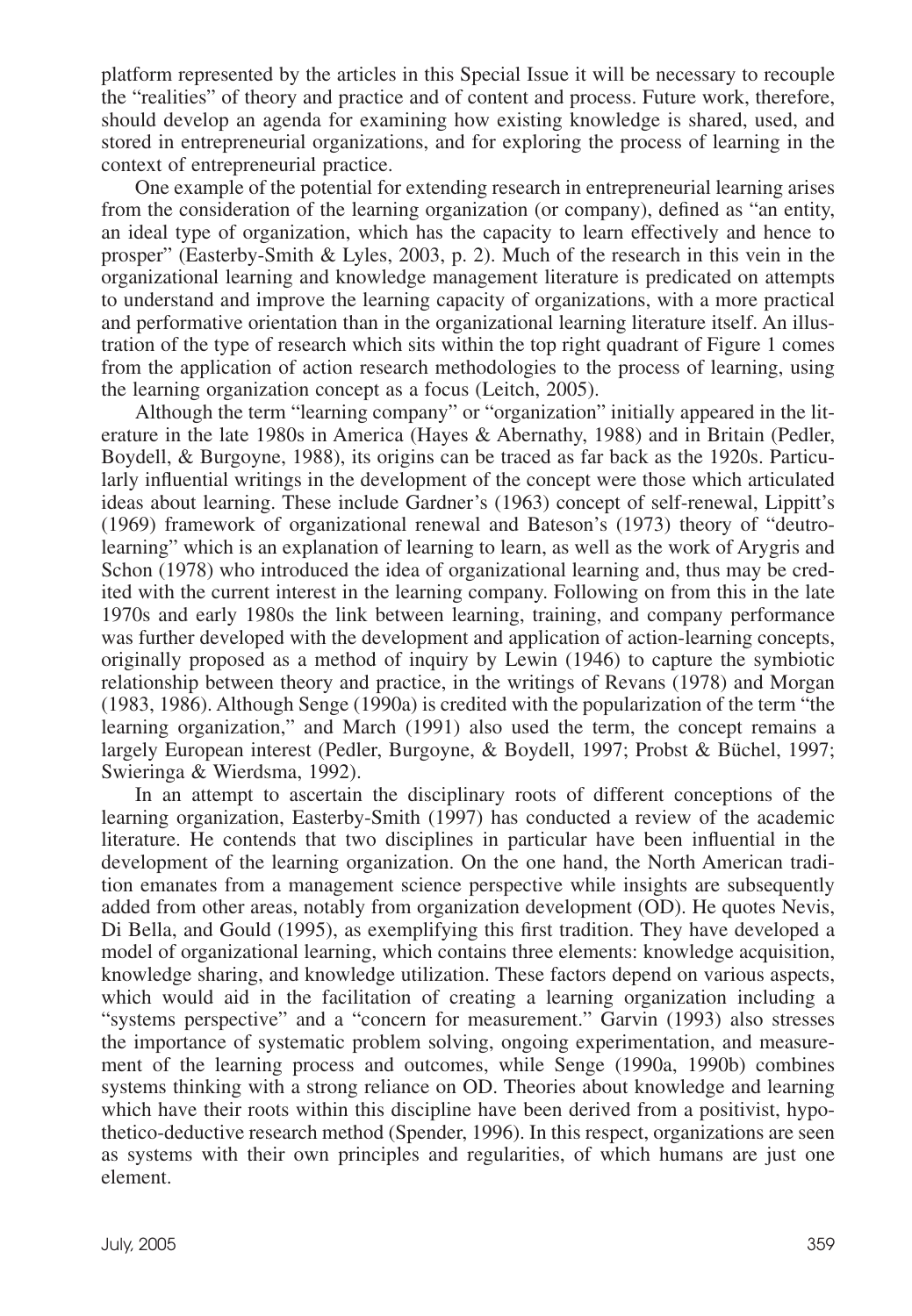On the other hand, the European tradition emphasizes a humanistic approach that underpins much of the thinking in OD and thus, draws heavily on the experiential learning concepts, as proposed by Kolb and MacIntyre (1973) and Revans (1971). This is consistent with another research tradition to developing knowledge about learning identified by Berger and Luckman (1967) which is based on the hermeneutic or constructivist paradigm. This is characterized by a more subjective view in which organizations are regarded as the product of interaction between all of their members. A part of the organization is thus considered to be in peoples' minds and it is the images of reality, which these individuals have stored that determine behavior. This has implications for methodology: field investigations of learning in organizational (including entrepreneurial) contexts located within this tradition adopt an interpretative methodology in which the data generated represent the composite of respondents' perceptions (seeing the world through their eyes) generated as part of a wider participatory action research process (Leitch, 2005; Park, 1999).

The "learning construct" has not, of course, been immune from critique. The available literatures on the concepts of the learning organization and knowledge management have been critically evaluated by Scarborough and Swann (2003) in an attempt to identify the key features of both concepts and what these implications might be for people management. They believe that the literature on the learning organization has to date been theory-driven, with abstract thinking shaping much of the research conducted. As a result they conclude that the implications for management practice are at times unclear. However, a more detailed review of the literature would suggest that while the field of organizational learning is indeed theory-driven, much of the research and writing on the learning organization/company has, in fact, been driven by the concerns of practitioners (Coopey, 1995; Coopey & Burgoyne, 2000; Easterby-Smith & Araujo, 1999; Leitch, Harrison, & Burgoyne, 1999; Snell & Chak, 1998). As Easterby-Smith, Crossan, and Nicolini (2000, p. 737) have observed, these two communities mainly operate independently, and "where boundary crossing takes place, it is largely one-way." As a result, practitioners who wish to implement more prescriptive models of the learning organization often draw on the more academic literature so that they might better understand the challenges they potentially face. However, it is rarer for academics to draw on the more prescriptive literature developed by the practitioner community. In turn, this is consistent with a view that the ontology of learning is different in diverse cultural contexts (Easterby-Smith & Araujo, 1999). Learning cannot and should not be divorced from the specific context, including organizational context, within which it takes place: it is the product of a community (of practice), not of individuals within it, and so may be organizationally-bound as well as culturally, socially, and economically contextualized (Brown & Duguid, 1991, 2000; Wenger, 1998). Senge (1995) has captured both the importance of understanding the entrepreneurial context and the recoupling of theory and practice:

The organization and culture of entrepreneurial firms can foster organizational learning. It can also impede learning. Entrepreneurial ventures frequently lack the kind of traditional authoritarian, hierarchical structures that inhibit collaborative learning... Also, the entrepreneurial challenge often attracts individuals motivated by a strong desire to pursue their own personal visions. This can result in a business culture committed to both continuous individual improvement and collective innovation. However, their ability to actually succeed in continually renewing their organizations is often limited by what entrepreneurs often don't do well. In particular, they very often do not create an environment for reflection. They are often very action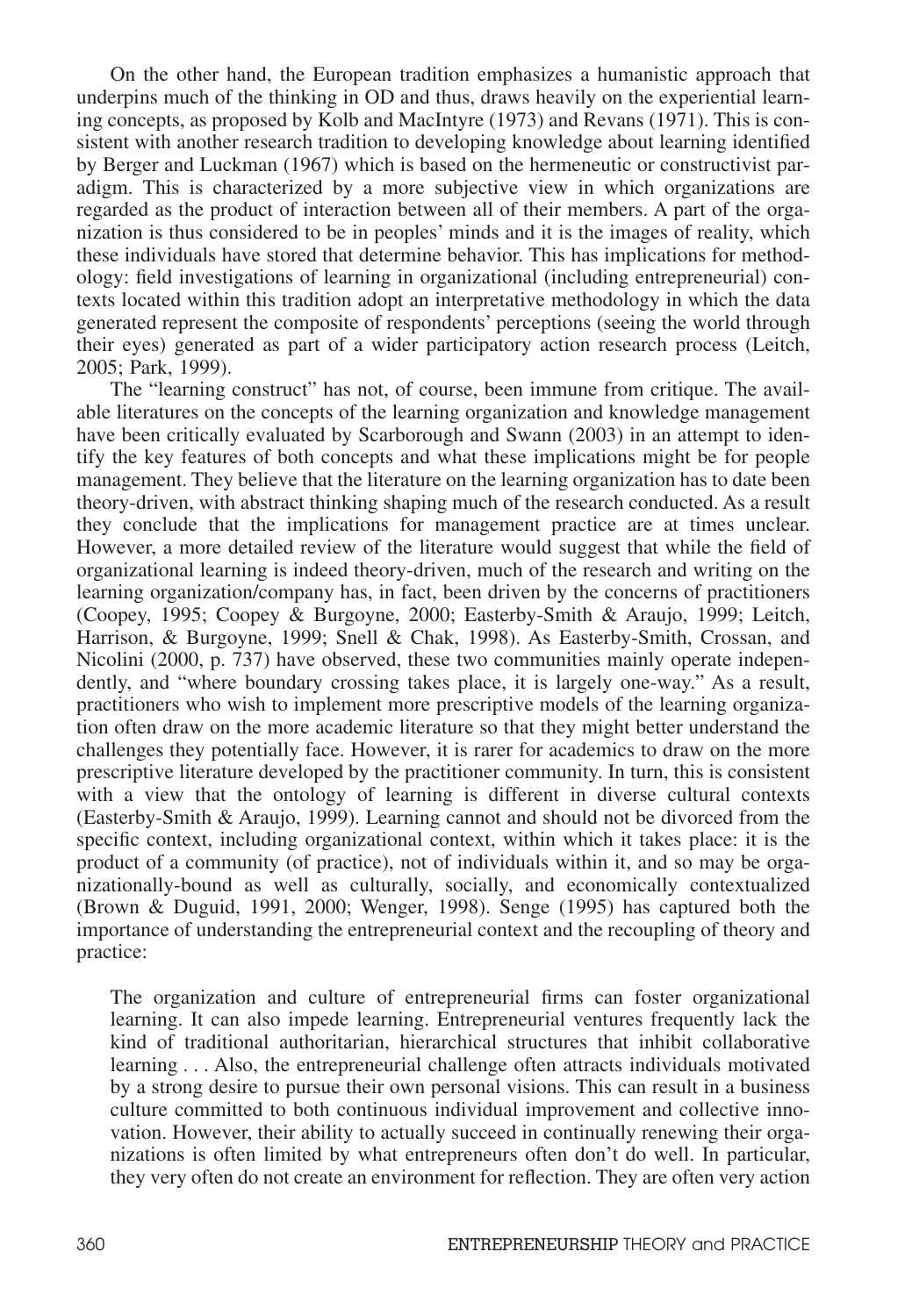oriented. This can be a great strength, but it can also mean that people get caught up in a "ready, fire, aim" mentality. Consequently, while they may have a strong personal vision, entrepreneurs often are not as skilful at fostering shared visions, and entrepreneurial firms can easily become dominated by one or two strong personalities. This tends to be particularly problematic when the firm reaches a size where power needs to be shared and more orderly management systems established.

Moving beyond this, future research on entrepreneurial learning will have to engage with these issues and with those which arise in seeking to understand the management of existing knowledge in entrepreneurial contexts (which is centrally concerned with understanding the link between knowledge and organizational performance), and the conceptualization of the nature of organizational knowledge (Figure 1).

## **The Genesis of the Special Issue**

Against the background of a burgeoning interest in organizational learning and the learning organization in the organizational and managerial literatures, a call for articles for this Special Issue was publicized, with an initial closing date for submissions on September 30, 2003. The rationale for the Special Issue was grounded in the link between learning and organizational effectiveness and the importance of learning in organizational adaptation and flexibility in conditions of change and uncertainty. The call identified that we were interested in publishing articles that examined, conceptually and empirically, the process and outcomes of learning in entrepreneurial contexts. We highlighted that the topics of interest included, but were not limited to:

• The measurement of learning processes and outcomes at micro (within organizational or interorganizational settings) and macro (total organizations) scales;

• Learning at individual and group level within organizations;

• The relationship between learning and organizational effectiveness in entrepreneurial contexts;

• The learning advantages of newness in entrepreneurial start-up and development;

• Opportunity recognition and exploitation as a learning process;

• Interorganizational learning in entrepreneurial networks;

• Learning as problem-solving and experimentation;

• The relationship between learning as the process and knowledge as the outcome of that process;

• The relationship between learning and (knowledge) resource based views of the entrepreneurial firm;

• The application of learning theories to entrepreneurship;

• The development and application of alternative methodologies to access learning processes and outcomes in entrepreneurial contexts;

• Learning as the acquisition, sharing, and utilization of knowledge;

• Cross-cultural dimensions of organizational learning; and

• Unlearning and the role of organizational memory.

In total, we received 40 submissions from North America, the U.K. and Europe, Australia, and Asia. Three articles did not meet the requirements for the call for articles and were not submitted to the review process. The remaining 37 articles were subject to the normal double-blind review process. On the basis of the comments of the reviewers, and additional review and comment by the guest editors, seven articles were finally accepted for publication and these represent the leading edge of research on entrepreneurial learning.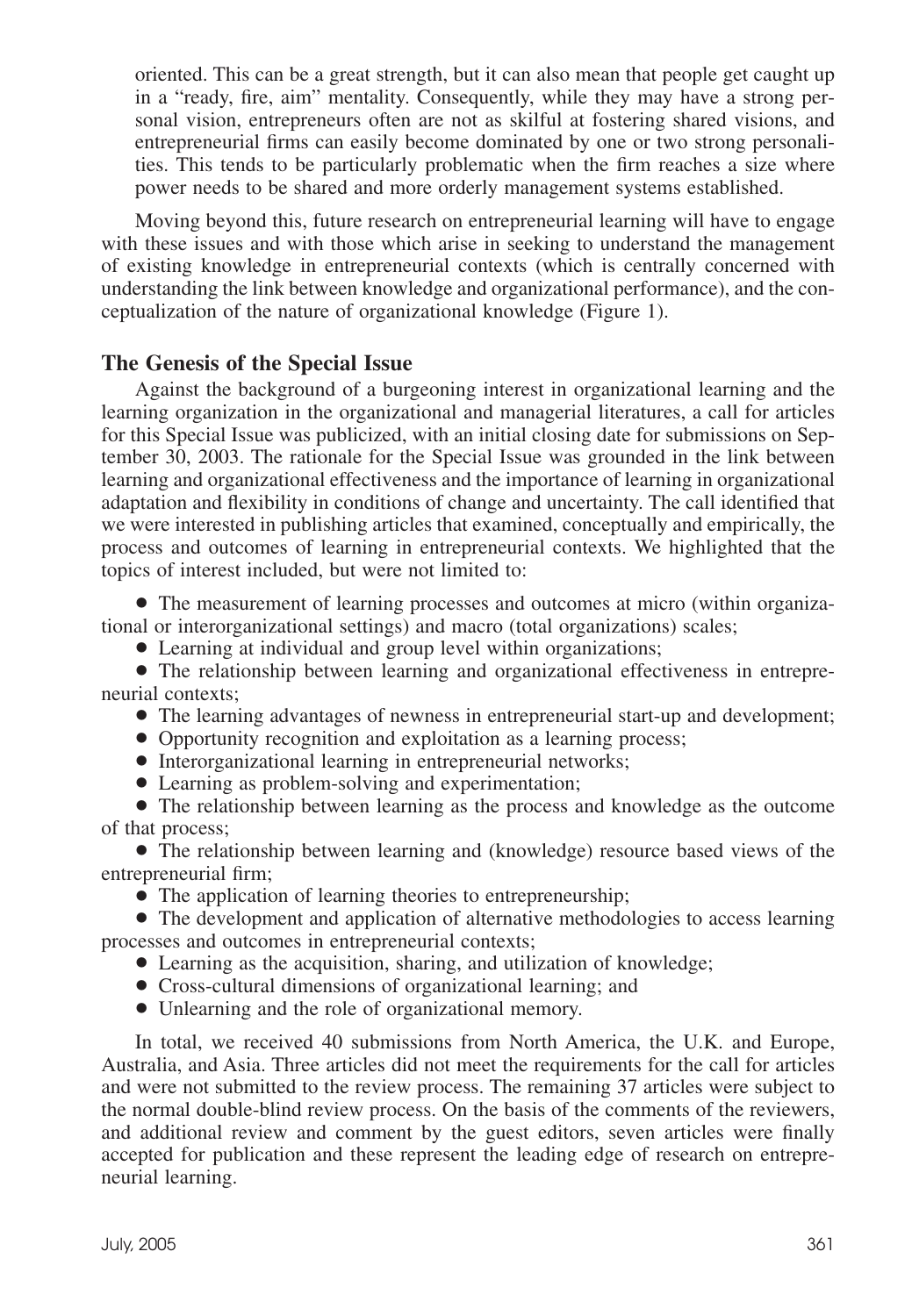The articles fall into three groups. First, there are two conceptual articles which provide broad overviews of the relevance of learning for understanding and thinking about entrepreneurial phenomena, and identify research agendas for the future. Both these articles draw heavily, but not exclusively, on European research traditions in organizational learning. The following three articles, sharing a common interest in aspects of entrepreneurial opportunity recognition, are also primarily conceptual in nature, and focus largely on the identification and elaboration of concepts of intraorganizational learning relevant to this topic. The final two articles are based on detailed empirical investigations of aspects of learning in interorganizational contexts. This separation of the treatment of intra and interorganizational learning is common in the wider organizational learning, to the point where Holmqvist (2003, p. 95) has argued that progress in that field will only be made by recognizing the need to "cross-fertilize these two themes of organizational learning by proposing that the two processes of intra- and interorganizational learning are deeply interlaced." The articles collected in this Special Issue represent a landmark in the development of learning constructs and theories in entrepreneurship. However, they remain a beginning to the process of exploring the interface between learning and entrepreneurial phenomena, rather than the end of that process.

In the first article, Jason Cope introduces a dynamic learning perspective on entrepreneurship which is developed in the context of a review of existing dominant theoretical approaches to understanding entrepreneurial activity. This conceptual article builds on prior qualitative empirical work with practising managers (Cope, 2003) to propose three interconnected elements of a learning perspective of entrepreneurship. First, he identifies the dynamic nature of entrepreneurial learning in terms of the key temporal phases that are central to the learning process. Specifically this allows him to identify entrepreneurial preparedness as a learning process and recognize that due to the complexity of each individual's learning history, entrepreneurial learning is fundamentally an individually situated learning task. Second, he conceptualizes the interrelated processes of entrepreneurial learning, in terms of learning from critical experiences or critical learning events. Although this higher-level learning has been described variously as "double-loop," "transformational" and "generative" learning, Cope demonstrates that discontinuous events can trigger very different forms of entrepreneurial learning which can be understood in terms of both individual experience and organizational processes. Third, he introduces the affective and social characteristics of entrepreneurial learning as an integrative overarching and dynamic approach to entrepreneurial learning.

This emphasis on the conceptual and theoretical underpinnings of research on entrepreneurial learning is continued in the article by Diamanto Politis. Her starting point is to review and synthesize the available research on learning in entrepreneurial contexts into a conceptual framework that explains the process of entrepreneurial learning as an experiential process. In so doing, the article makes a number of contributions to the development of the field. In particular, in an emphasis shared with Cope's article Politis highlights the role of experience in developing entrepreneurial knowledge through reference to a number of theories of experiential learning. This in turn leads to a distinction between the experience of an entrepreneur and the knowledge acquired as a result of that experience: although the potential learning effects of entrepreneurs' past experience have been discussed in the literature, Politis is among the first to formally distinguish between learning as a process and knowledge as the outcome of the process. A final element in Politis' framework is the embracing of a dynamic perspective on the process of entrepreneurial learning, which draws attention to the intermediate processes through which experiences are transformed into knowledge and which represents a major focus for further research.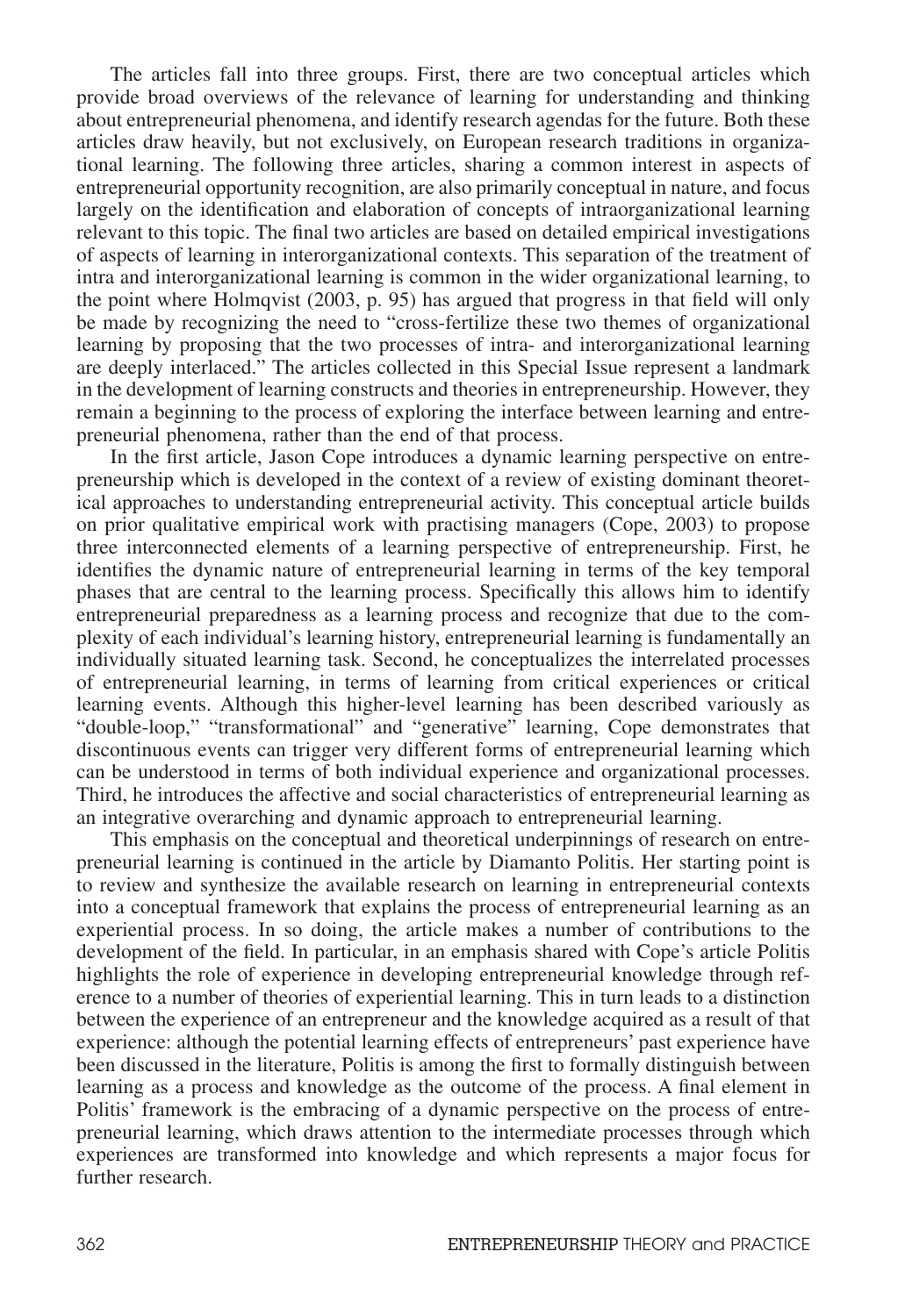In the third article, Dev Dutta and Mary Crossan draw upon insights from the entrepreneurship and organizational learning literatures to develop an understanding of the phenomenon of entrepreneurial opportunities. On the entrepreneurship side, they ground their discussion of entrepreneurial opportunities in the contrasting ontological positions of Kirzner and Schumpeter, and suggest that the complexitites associated with the entrepreneurial opportunities process will require a reconciliation between the Schumpeterian "opportunities discovered" position and the Kirznerian "opportunities enacted" approach. To achieve this they propose adoption of the 4I organization learning model (which distinguishes between the processes of intuiting, interpreting, integrating, and institutionalizing) which provides a multilevel and dynamic process framework to encompass the entire cycle of learning at the level of the individual, the group, and the organization. Based on a demonstration of the usefulness of applying organizational learning theory to the analysis of entrepreneurial opportunity, Dutta and Crossan conclude that there are also areas of entrepreneurship theory—notably in entrepreneurial psychology, resources, and information accessibility, and in the analysis of the timing of events—which could be productively applied to organizational learning. In so doing, uniquely among contributors to the Special Issue, they identify the potential for more than just a one-way transfer of concepts and understanding which will be necessary if entrepreneurship is to establish itself as an accepted field of study.

The focus on opportunity recognition as a key locus for entrepreneurial learning is continued in the articles by Tom Lumpkin, Benyamin Bergmann Lichtenstein, and Andrew Corbett. Lumpkin and Lichtenstein argue that organizational learning can strengthen a firm's ability to recognize opportunities and help equip them to effectively pursue new ventures. They identify three approaches to organizational learning: behavioral learning, based on the assumption that organizations are goal-oriented, routine-based systems to experience by repeating behaviors that have been successful and avoiding those that are not; cognitive learning, which focuses on the cognitive content of organizational learning and how changes in individuals' cognitive maps are aggregated and translated into changes in an organization's cognitive schema; and action learning, which focuses on the moment-to-moment practice of correcting misalignments between espoused theory and theory-in-use. They then relate this to a creativity-based model of opportunity recognition which depicts this as a staged process involving both discovery (preparation, incubation, and insight) and formation (evaluation and elaboration). On the basis of a comparison between the organizational learning framework and the opportunity recognition model, Lumpkin and Lichtenstein develop a number of propositions for further research to empirically test how learning methods might best be integrated into venture creation and growth processes.

In his article, Andrew Corbett takes as his point of departure the same creativitybased opportunity recognition model and develops this explicitly in the context of a cognitive perspective on entrepreneurship. Usefully he argues that cognitive mechanisms and heuristics, and an individual's existing stocks of knowledge, are not synonymous with learning. Rather, learning is identified as a social process by which learning is created through the transformation of experience. Specifically, Corbett relies on experiential learning theory, archetypically represented in Kolb's work, to emphasize that the acquisition and transformation experience is central to the learning process. He concludes that part of the variance in behavior and knowledge that affects the opportunity identification and exploitation process is based on the existence of learning asymmetries, which reflect the fact that individuals acquire and transform their experiences (i.e., learn) in different ways. By integrating a learning perspective with the literature on opportunity identification and exploitation, Corbett demonstrates that differences in learning matter, with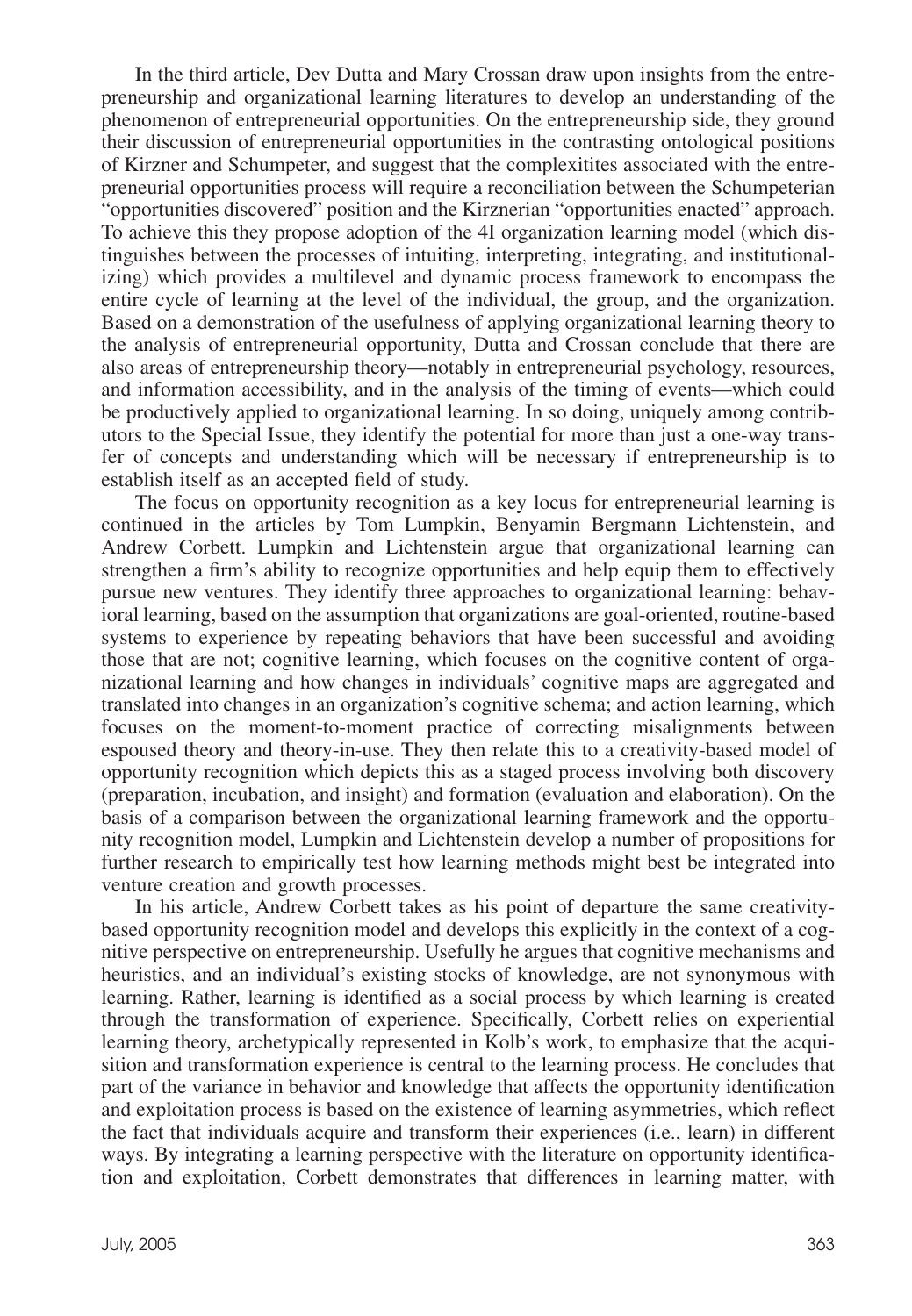respect both to the ability of an individual to identify opportunities and to the ability of the entrepreneur to adapt and learn as (s)he progresses through the process of entrepreneurship.

The final two articles are rather more focused in terms of the perspective on learning adopted, the domain of application to entrepreneurial contexts, and their engagement with empirical research as well as conceptual development. The article by Henri Schilt, Markku Maula, and Thomas Keil examines the antecedents of explorative and exploitative learning of technological knowledge from external corporate ventures. Building on some of James March's original work they apply the concept of explorative and exploitative learning to contrast the entrepreneurial search for new technological business opportunities and ways to capture those opportunities with more risk-adverse learning that leverages existing knowledge. Based on the empirical examination of these two dimensions of interorganizational learning, as reflected in patent citations between the largest information and communication technology companies and their external ventures, they conclude that an interorganizational learning perspective on external corporate ventures draws attention to the link between a specific set of clearly identifiable activities and their impact on organizational outcomes. Furthermore, they make a contribution to the learning literature by empirically examining factors influencing the type of learning outcomes (explorative versus exploitative), and identify the importance of different governance modes to the learning process.

Finally, Dirk de Clercq and Harry Sapienza apply learning and behavioral theories to develop a series of empirically tested hypotheses regarding the effects of prior experience, knowledge overlap, trust, and portfolio company performance on learning by venture capital firms. Taking their lead from Cohen and Levinthal's (1990) analysis of absorptive capacity and learning and innovation, they identify the role of the firm's existing knowledge base (in terms of both the breadth and depth of its knowledge), the amount of prior experience the firm has, the extent of knowledge overlap which is necessary for learning to occur and be embedded, the role of trust in increasing learning, and the role of performance (of the portfolio company) in providing opportunity for the organization to learn by making sense of how actions are related to outcomes.

### **Conclusion**

The articles in this Special Issue provide clear evidence that the time is right for a more systematic treatment of the interface between the entrepreneurship and organizational learning literatures. What these articles share is a concern for understanding the process dynamics of entrepreneurial learning. Collectively, they reflect some of the key concerns and assumptions of the organizational learning literature, summarized as: first, that organizations' learning is experiential; second, that learning is a process that relatively permanently alters the character of behavior; third, that organizational learning is basically individual learning taking place in a social context; and fourth, that learning is organized by existing standard operating procedures, practices, and other organizational rules and routines (Holmqvist, 2003). The majority of the articles in the Special Issue also acknowledge that there is a distinction between the knowledge stock of an entrepreneurial venture (or entrepreneur) and the process through which that knowledge has been created. Further research is needed on this important relationship, and on the mutually interrelated domains of content (knowledge) and process (learning). Most of these articles also highlight the importance of identifying and drawing out the implications of research for entrepreneurial practice. As we have illustrated in our discussion above,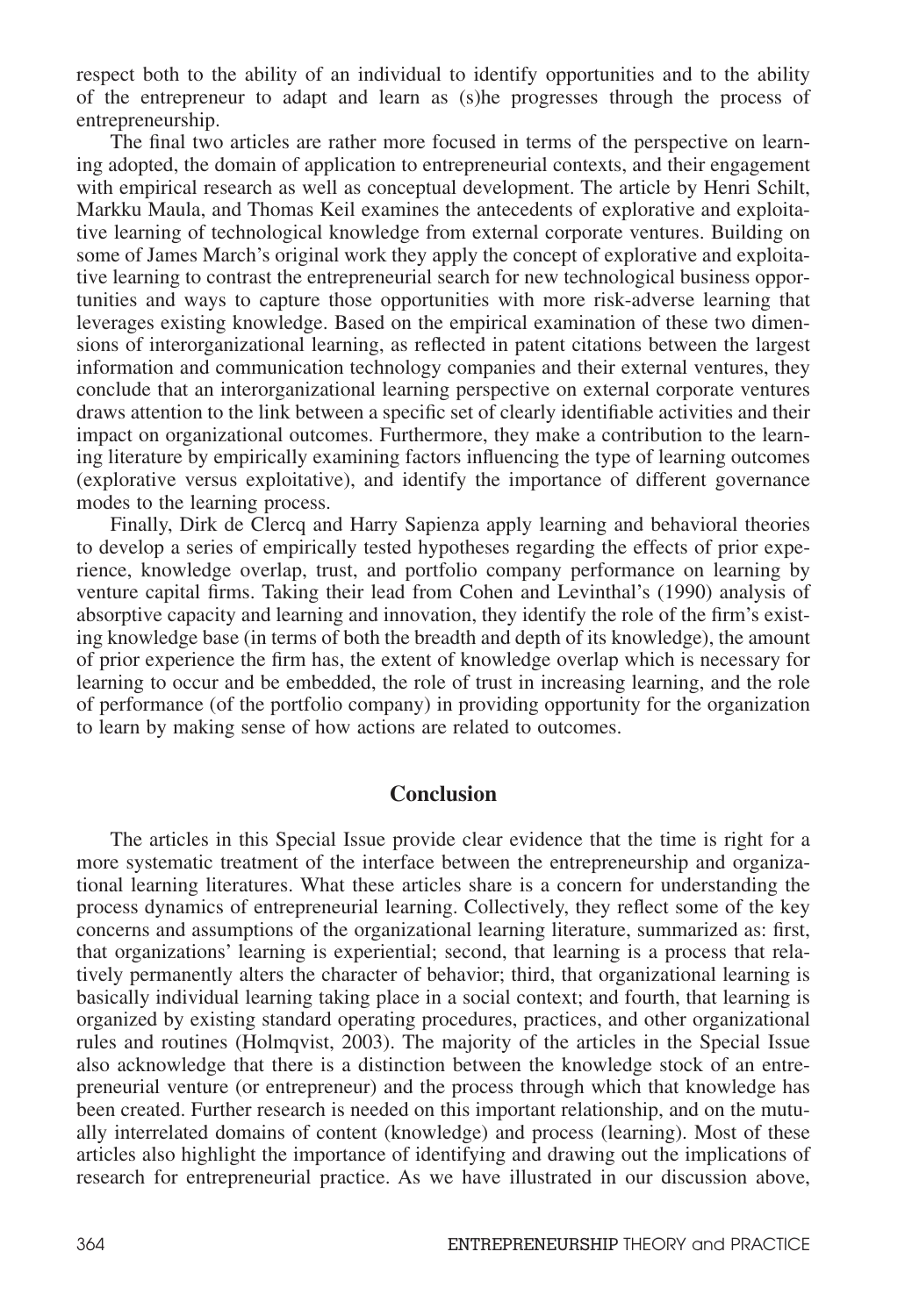engagement with the world of practice will need to be accompanied by a more fundamental reconsideration of the appropriate domain of entrepreneurship research, and will have to engage with the debate that the more appropriate mode of knowledge production is one rooted in transdisciplinary problems rather than in traditional discipline structures. This will have implications for conceptual development, research methodology, and modes of knowledge production in the field. Finally, in terms of orientation, five of the seven articles in this Special Issue are focused on conceptual and theoretical development, although they do identify research propositions and frameworks for further empirical research. Only two articles are based on detailed empirical research into entrepreneurial learning. As this field develops, the major challenge will be the design, development, and execution of robust and relevant empirical studies, using the full range of appropriate methodologies, which address the full range of potential studies at the interface between organizational learning and knowledge management and the entrepreneurial context.

# **REFERENCES**

Aldrich, H. & Baker, T. (1997). Blinded by the cites? Has there been progress in entrepreneurship research? In D.L. Sexton & R.W. Smilor (Eds), *Entrepreneurship: 2000* (pp. 377–400). Chicago: Upstart.

Arygris, C. & Schon, D. (1978). *Organizational learning: A theory in action perspective*. New York: Addison-Wesley.

Astely, W.G. (1984). Subjectivity, sophistry, and symbolism in management science. *Journal of Management Studies*, *21*, 259–272.

Bateson, G. (1973). *Steps to an ecology of mind*. London: Paladin.

Berger, P. & Luckman, T. (1967). *The social construction of reality*. Garden City, NY: Anchor.

Berry, M. (1994). *From American standard to cross-cultural dialogues*. Working Paper. Ecole Polytechnique, Centre du Recherche de Gestation, Paris, France.

Berthoin Antal, A., Dierkes, M., Child, J., & Nonaka, I. (2001). Introduction: Finding paths through the handbook. In M. Dierkes, A. Berthoin Antal, J. Child, & I. Nonaka (Eds), *Handbook of organizational learning and knowledge* (pp. 1–7). Oxford: Oxford University Press.

Brazeal, D.V. & Herbert, T. (1999). The genesis of entrepreneurship. *Entrepreneurship Theory and Practice*, *23*(3), 29–45.

Brown, J.S. & Duguid, P. (1991). Organizational learning and communities of practice: Toward a unified view of working, learning, and innovation. *Organization Science*, *2*(1), 40–57.

Brown, J.S. & Duguid, P. (2000). *The social life of information*. Cambridge, MA: Harvard Business School Press.

Burgoyne, J. (1993). *Managing research*. Background Article to inform the BAM submission to the ESRC Commission on Management Research.

Busentiz, L., West, G.P., III, Shepherd, D., Nelson, T., Chandler, G.N., & Zacharakis, A. (2003). Entrepreneurship research in emergence: Past trends and future directions. *Journal of Management*, *29*, 285–308.

Busentiz, L.W., Fiet, J.O., & Moesel, D.D. (2004). Reconsidering the venture capitalists' "value-added" proposition: An interorganizational learning perspective. *Journal of Business Venturing*, *19*, 787–807.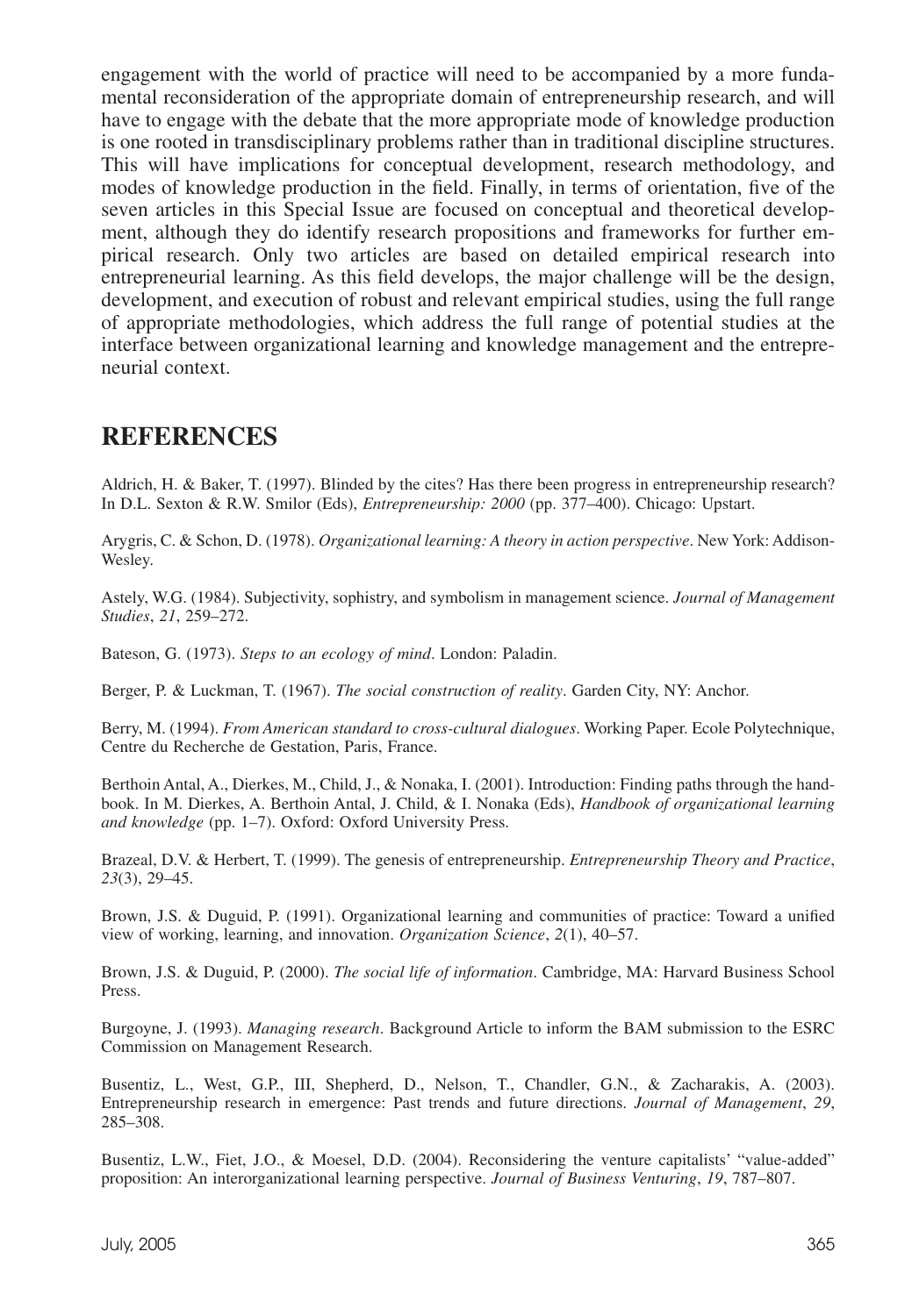Castells, M. (1996). *The rise of the network society*. Oxford: Blackwell Publishing.

Chaston, I., Badger, B., & Sadler-Smith, E. (1999). Organizational learning: Research issues and application in SME sector firms. *International Journal of Entrepreneurial Behaviour and Research*, *5*, 191–203.

Chaston, I., Badger, B., Mangles, T., & Sadler-Smith, E. (2001). The internet and e-commerce: An opportunity to examine organizational learning in progress in small manufacturing firms. *International Small Business Journal*, *19*(2), 13–30.

Choueke, R. & Armstrong, R. (1998). The learning organization in small and medium-sized enterprises: A destination or a journey? *International Journal of Entrepreneurial Behaviour and Research*, *4*(2), 1355–2554.

Cohen, W.M. & Levinthal, D.A. (1990). Absorptive capacity: A new perspective on learning and innovation. *Administrative Science Quarterly*, *35*, 128–152.

Coopey, J.C. (1995). The learning organization: Power, politics, and ideology. *Management Learning*, *26*, 193–213.

Coopey, J.C. & Burgoyne, J. (2000). Politics and organizational learning. *Journal of Management Studies*, *37*, 869–885.

Cope, J. (2003). Entrepreneurial Learning and Critical Reflection: Discontinuous events as triggers for higherlevel learning. *Management Learning*, *34*(4), 429–450.

Day, D.L. (1992). Research linkages between entrepreneurship and strategic management or general management. In D.L. Sexton & J.D. Kasarda (Eds), *The State of the Art of Entrepreneurship*. Boston: PWS-Kent Publishing.

Deakins, D. (1999). *Entrepreneurship and small firms* (2nd ed.). London: McGraw-Hill.

Dew, N., Ramakrishna Velamuri, S., & Venkataraman, S. (2004). Dispersed knowledge and an entrepreneurial theory of the firm. *Journal of Business Venturing*, *19*, 659–679.

Dierkes, M., Berthoin Anthal, A., Child, J., & Nonaka, I. (2001). *Handbook of organizational learning and knowledge*. Oxford: Oxford University Press.

Dixon, N. (1994). *The organizational learning cycle: How can we learn collectively?* Maidenhead: McGraw-Hill.

Dixon, N. (1999). *The organizational learning cycle: How can we learn collectively?* (2nd ed.). Aldershot, U.K.: Gower.

Easterby-Smith, M. (1997). Disciplines of organizational learning: Contributions and critiques. *Human Relations*, *50*, 1085–1113.

Easterby-Smith, M. & Araujo, L. (1999). Current debates and opportunities. In M. Easterby-Smith, J. Burgoyne, & L. Arajuo (Eds), *Organizational learning and the learning organization*. London: Sage Publications.

Easterby-Smith, M., Burgoyne, J., & Araujo, A. (Eds). (1999). *Organizational learning and the learning organization*. London: Sage Publications.

Easterby-Smith, M., Crossan, M., & Nicolini, D. (2000). Organizational learning: Debates past, present, and future. *Journal of Management Studies*, *37*(6), 783–796.

Easterby-Smith, M. & Lyles, M. (2003). *The Blackwell handbook of organizational learning and knowledge management*. Oxford: Blackwell Publishing.

Edmondson, A. & Moingeon, B. (1996). Introduction: Organsiational learning as a source of competitive advantage. In B. Moingeon & A. Edmondson (Eds), *Organizational Learning and Competitive Advantage* (pp. 7–15). London: Sage.

Eliasson, G. (1976). *Business economic planning—Theory, practice, and comparison*. London: Wiley and Sons.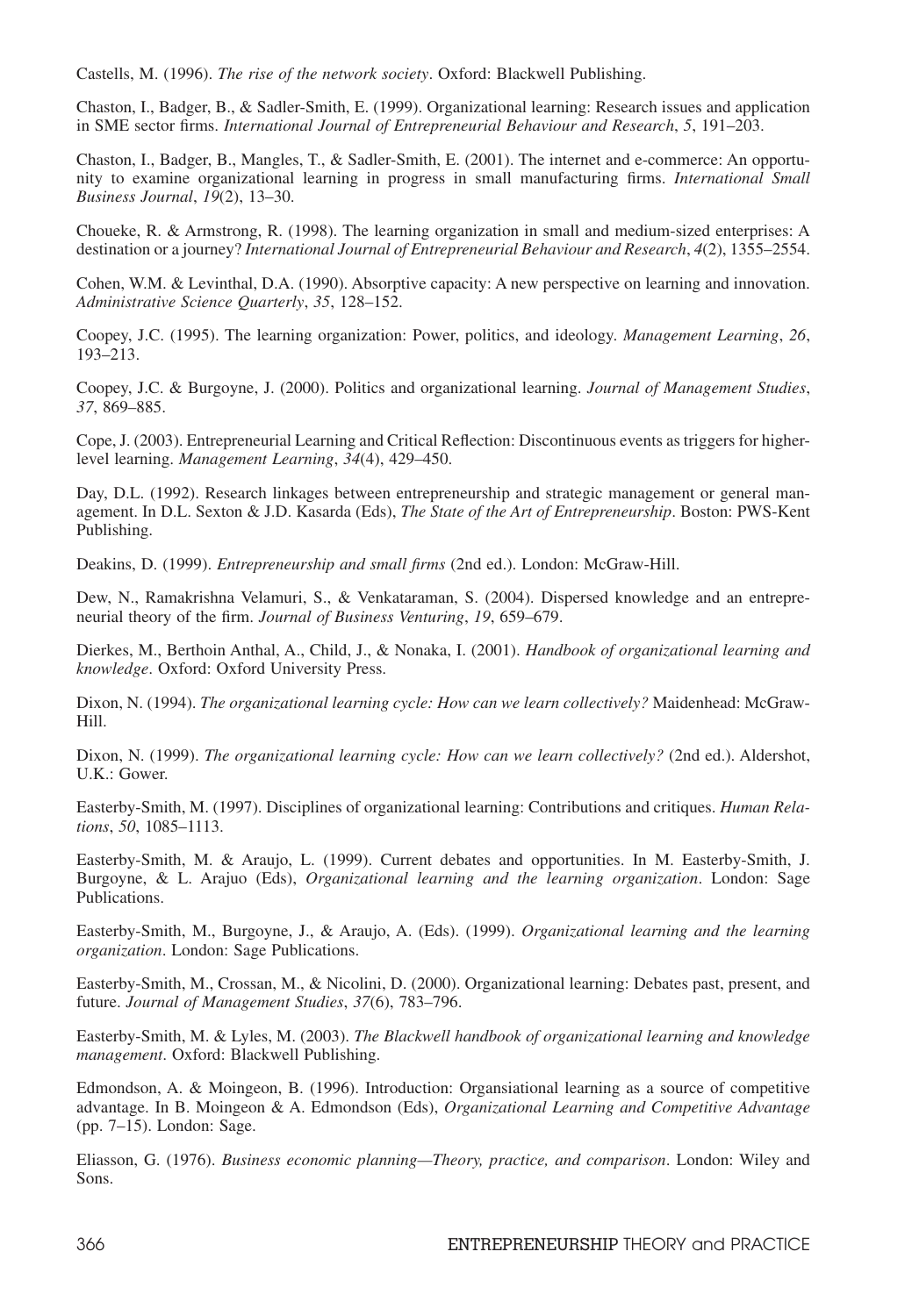Eliasson, G. (1996a). *Firm objectives, controls, and organization*. Boston: Kluwer.

Eliasson, G. (1996b). Spillover, integrated production, and the theory of the firm. *Journal of Evolutionary Economics*, 6, 125–140.

Eliasson, G. (1996c). The Pharmaceutical and biotechnological competence bloc. *Royal Institute of Technology, Department of Industrial Economics and Management, Stockholm Occasional Paper*.

Eliasson, G. (1998). *The nature of economic change and management in the knowledge-based information economy*. Working Paper. Department of Industrial Economics and Management, KTH, Stockholm.

Erikson, T. (2003). Towards a taxonomy of entrepreneurial learning experiences among potential entrepreneurs. *Journal of Small Business and Enterprise Development*, *10*, 106–112.

Fiet, J.O. (2000a). The pedagogical side of entrepreneurship theory. *Journal of Business Venturing*, *16*(2), 101–117.

Fiet, J.O. (2000b). The theoretical side of teaching entrepreneurship theory. *Journal of Business Venturing*, *16*(1), 1–24.

Fontes, M. & Coombs, R. (1996). New technology-based firm formation in a less advanced country: A learning process. *International Journal of Entrepreneurial Behaviour and Research*, *2*(2), 82–101.

Gardner, J.W. (1963). *Self-renewal, the individual and the innovative society*. England: Harper and Row.

Gartner, W.B. (2001). Is there an elephant in entrepreneurship? Blind assumptions in theory development? *Entrepreneurship Theory and Practice*, *25*(4), 27–39.

Garvin, D.A. (1973). Building a learning organization. *Harvard Business Review*, *71*(4), 78–84.

Gibbons, M., Limoges, C., Nowotny, H., Schwartzman, S., Scott, P., & Trow, M. (1994)*. The new production of knowledge: The dynamics of science and research in contemporary societies*. London: Sage Publications.

Grey, C. & French, R. (1996). Rethinking management education: An introduction. In R. French & C. Grey (Eds), *Rethinking management education*. London: Sage.

Grey, C. (2001). Re-imagining relevance: A response to Starkey and Madan. *British Journal of Management*, *12*, S27–S32.

Harrison, R.T. & Leitch, C.M. (1994). Entrepreneurship and leadership: The implications for education and development. *Entrepreneurship and Regional Development*, *6*, 111–125.

Harrison, R.T. & Leitch, C.M. (1996). Discipline emergence in management: Accumulative fragmentalism or paradigmatic science? *Entrepreneurship, Innovation and Change*, *5*(2), 65–83.

Harrison, R.T. & Leitch, C.M. (2000). Learning and organization in the knowledge-based information economy: Initial findings from a participatory action research case study. *British Journal of Management*, *11*(2), 103–119.

Hatchuel, A. (2001). The two pillars of new management research. *British Journal of Management*, 12, S33–S39.

Hayes, R.H. & Abernathy, W.J. (1980). Managing our way in economic decline. *Harvard Business Review*, *58*(4), 67–77.

Holmqvist, M. (2003). A dynamic model of intra and interorganizational learning. *Organization Studies*, *24*, 95–123.

Huff, A.S. (2000). Presidential address: Changes in organizational knowledge production. *Academy of Management Review*, *25*, 288–293.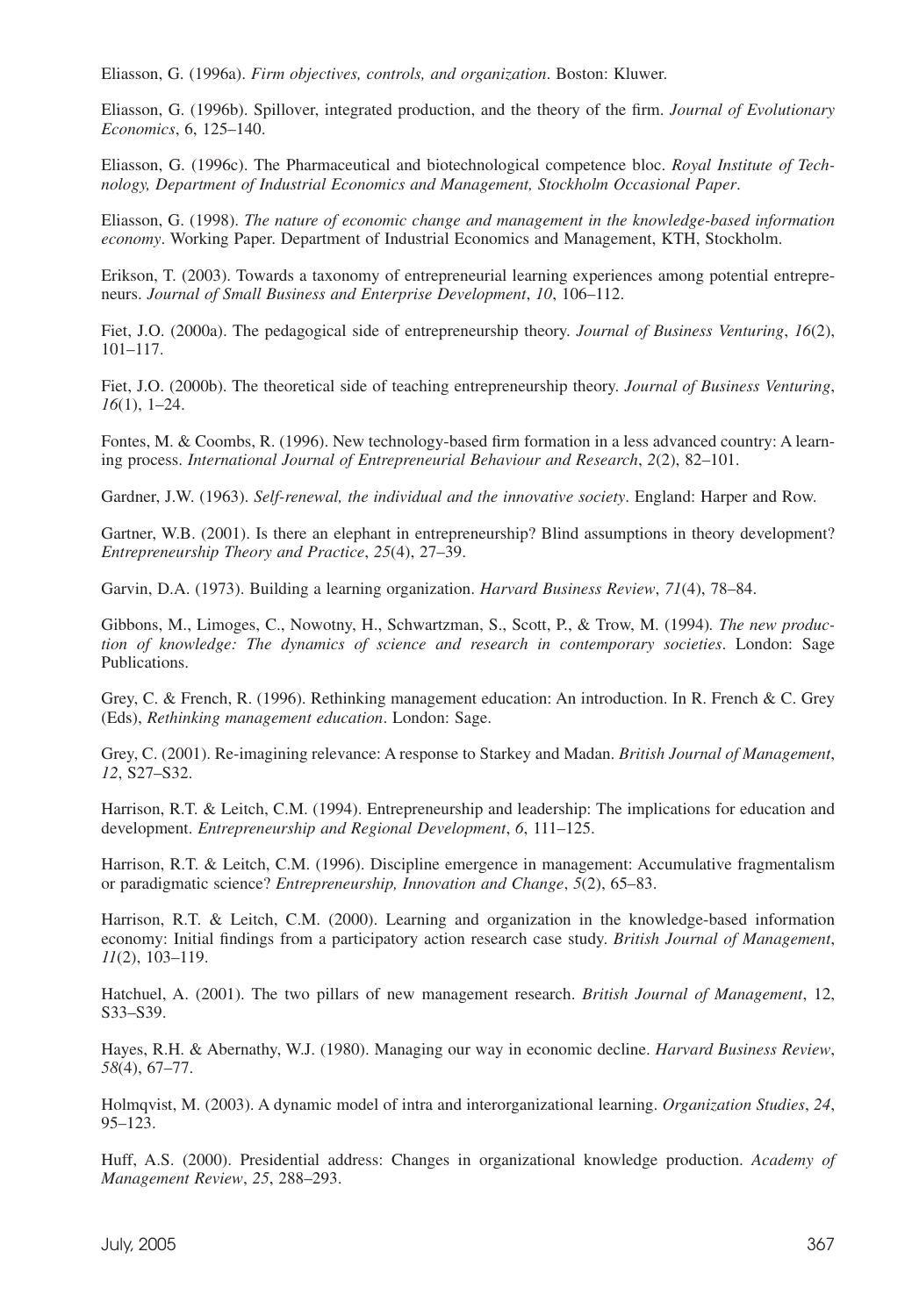Huff, A.S. & Huff, J.O. (2001). Re-focusing the business school agenda. *British Journal of Management*, *12*, S49–S54.

Hjorth, D. (2001). *Rewriting entrepreneurship: Entrepreneurship discourse and entrepreneurship in the case of re-organising ES*. Sweden: Växjö University Press.

Jones, C. & Spicer, A. (2005). The sublime object of entreprenership. *Organization*, *12*(2), 223–246.

Kolb, D., Rubin, I.M., & MacIntyre, J.M. (1984). *Organization psychology: An experiential approach to organizational behavior* (4th ed) Englewood Cliffs, N.J.: Prentice Hall.

Kumar, R. & Usunier, J.-C. (2001). Management education in a globalizing world. *Management Learning*, *32*(3), 363–391.

Leitch, C.M. (2005). The relevance of action research to entrepreneurship: A longitudinal study. In H. Neergaard & J. Parm Ulhoi (Eds), *Handbook of qualitative research methods in entrepreneurship.* Cheltenham, U.K.: Edward Elgar Publishing.

Leitch, C.M., Harrison, R.T., & Burgoyne, J. (1999). *Understanding the learning company: A constructivist approach.* Working Paper. School of Management and Economics, Queen's University of Belfast. School of Management, University of Edinburgh.

Leitch, C.M., Harrison, R.T., Burgoyne, J., & Blantern, C. (1996). Learning organisations: The measurement of company performance. *European Journal of Industrial Training*, *20*(1), 16–25.

Lewin, K. (1946). Action research and minority problems. *Journal of Social Issues*, *2*(4), 34–36.

Lichtenstein B.M.B., Lumpkin, G.T., & Walton, J.W. (2000). *Organizational learning in new ventures: Enhancing entrepreneurial success in the new millennium*. Retrieved 25 June, 2001, from [http://www.sbaer.uca.edu/Research/2000/USABE-SBIDA/Lichtenstein.pdf.](http://www.sbaer.uca.edu/Research/2000/USABE-SBIDA/Lichtenstein.pdf)

Lippitt, G. (1969). *Organizational Renewal*. New York: Appleton Century Crofts.

Low, M. (2001). The adolescence of entrepreneurship research: Specification of purpose. *Entrepreneurship Theory and Practice*, *25*(4), 17–25.

March, J. (1991). Exploration and exploitation in organizational learning. *Organization Science*, *2*, 71–87.

MacLean, D., MacIntosh, R., & Grant, S. (2002). Mode 2 management research. *British Journal of Management*, *13*, 189–207.

Minniti, M. & Bygrave, W. (2001). A dynamic model of entrepreneurial learning. *Entrepreneurship Theory and Practice*, *25*(3), 5–16.

Moingeon, B. & Edmundson, A. (Eds). (1996). *Organizational learning and competitive advantage*. London: Sage Publications.

Morgan, G. (1983). Rethinking corporate strategy: A cybernetic perspective. *Human Relations*, *36*(4), 345–360.

Morgan, G. (1986). *Images of organization*. London: Sage Publications.

Muller, J. & Subotzky, G. (2001). What knowledge is needed in the new millennium? *Organization*, *8*, 163–182.

Nevis, E.C., Di Bella, A.J., & Gould, J.M. (1995). Understanding organizations as learning systems. *Sloan Management Review*, *36*(2), 73–85.

Nonaka, I. (1996). The knowledge creating company. In K. Starkey (Ed.), *How organizations learn*  (pp. 18–31)*.* London: International Thomson Business Press.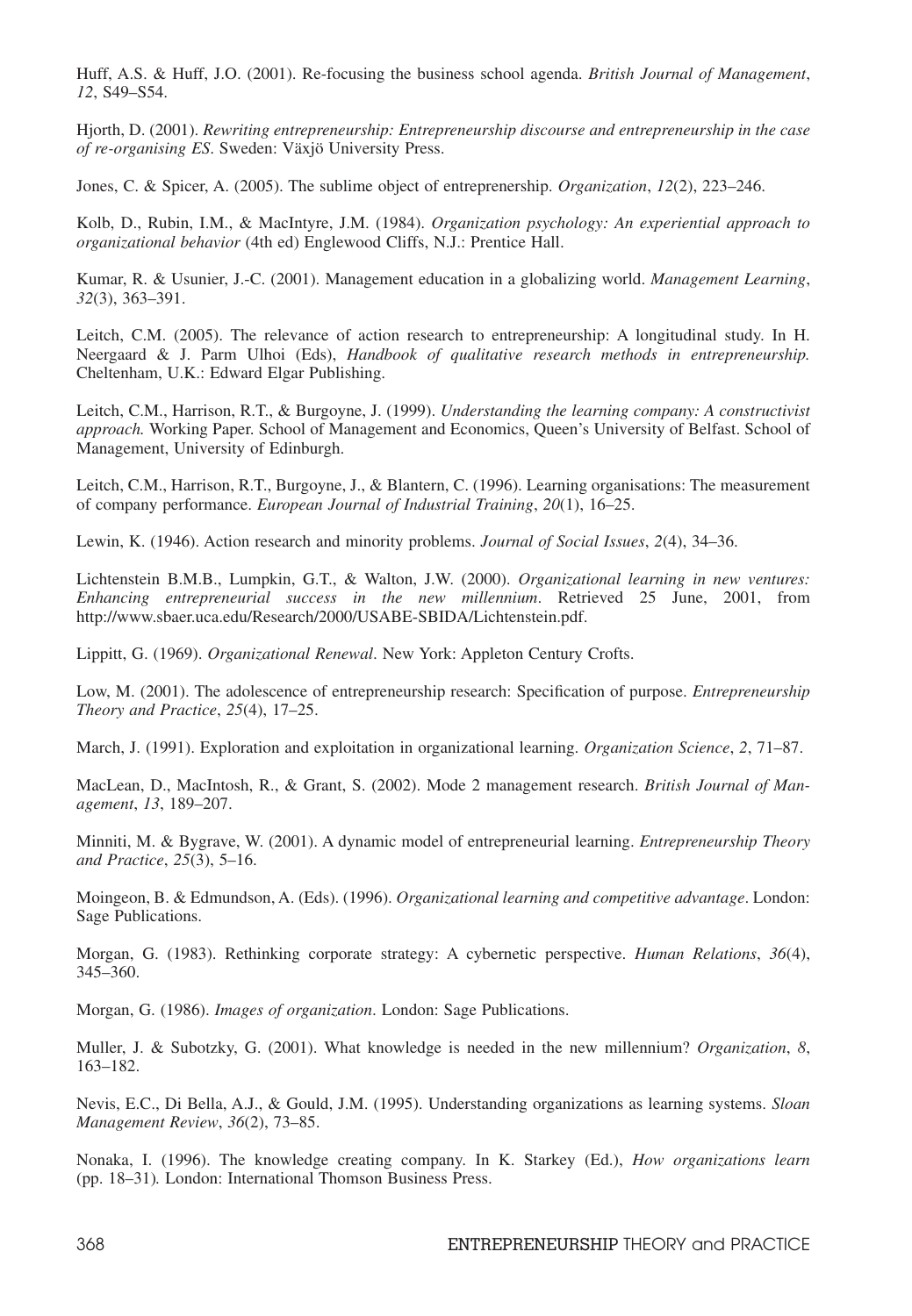Nonaka, I. & Konno, N. (1998). The concept of "ba": Building a foundation for knowledge creation. *California Management Review*, *40*(3), 40–54.

Nonaka, I., Tayama, R., & Konno, N. (2000). SECI, *Ba* and Leadership: a Unified Model of Dynamic Knowledge Creation, *Long Range Planning* 33 pp. 5–34.

Nowotny, H., Scott, P., & Gibbons, M. (2001). *Re-thinking science: Knowledge and the public in the age of uncertainty.* Oxford: Polity Press.

Park, P. (1999). People, knowledge and change in participatory research. *Management Learning*, *30*, 141–157.

Pedler, M., Boydell, T., & Burgoyne, J. (1988). *Learning company project.* A report on work undertaken*.* October 1987 to April 1988. Training Agency: Sheffield.

Pedler, M., Burgoyne, J., & Boydell, T. (1997). *The learning company: A strategy for sustainable development* (2nd ed.). London: McGraw-Hill.

Phan, P.H. (2004). Entrepreneurship theory: Possibilities and future directions. *Journal of Business Venturing*, *19*, 617–620.

Prange, C. (1999). Organisational learning—Desperately seeking theory? In M. Easterby-Smith, J. Burgoyne, & L. Arajuo (Eds), *Organizational Learning and the Learning Organization* (pp. 24–43). London: Sage Publications.

Probst, G. & Büchel, B. (1997). *Organizational learning: The competitive advantage of the future.* London: Prentice Hall.

Prusak, L. (1997). *Knowledge in organizations*. Oxford: Butterworth-Heinemann.

Rae, D. (2000). Understanding entrepreneurial learning: A question of how? *International Journal of Entrepreneurial Behaviour and Research*, *6*(3), 145–159.

Rae, D. (2004). Practical theories from entrepreneurs' stories: Discursive approaches to entrepreneurial learning. *Journal of Small Business and Enterprise Development*, *11*, 195–202.

Rae, D. & Carswell, M. (2000). Using a life-story approach in researching entrepreneurial learning: The development of a conceptual model and its implications in the design of learning experiences. *Education and Training*, *42*, 220–227.

Rae, D. & Carswell, M. (2001). Towards a conceptual understanding of entrepreneurial learning. *Journal of Small Business and Enterprise Development*, *8*, 150–158.

Ravasci, D. & Turati, C. (2005). Exploring entrepreneurial learning: A comparative study of technology development projects. *Journal of Business Venturing*, *20*, 137–164.

Reed, M. (1992). Introduction. In M. Reed & M. Hughes (Eds), *Rethinking Organisation: New directions in organization theory and analysis.* London: Sage.

Revans, R. (1971). *Developing effective managers*. London: Longman.

Revans, R. (1978). *The ABC of action learning*. U.K.: Revans.

Sarasvathy, S.D. (2004). The questions we ask and the questions we care about: Reformulating some problems in entrepreneurship research. *Journal of Business Venturing*, *19*, 707–717.

Scarborough, H. & Swan, J. (2003). Discourses of knowledge management and the learning organization: Their production and consumption. In M. Easterby-Smith & M. Lyles (Eds), *The Blackwell handbook of organizational learning and knowledge management* (pp. 495–512). Oxford: Blackwell Publishing.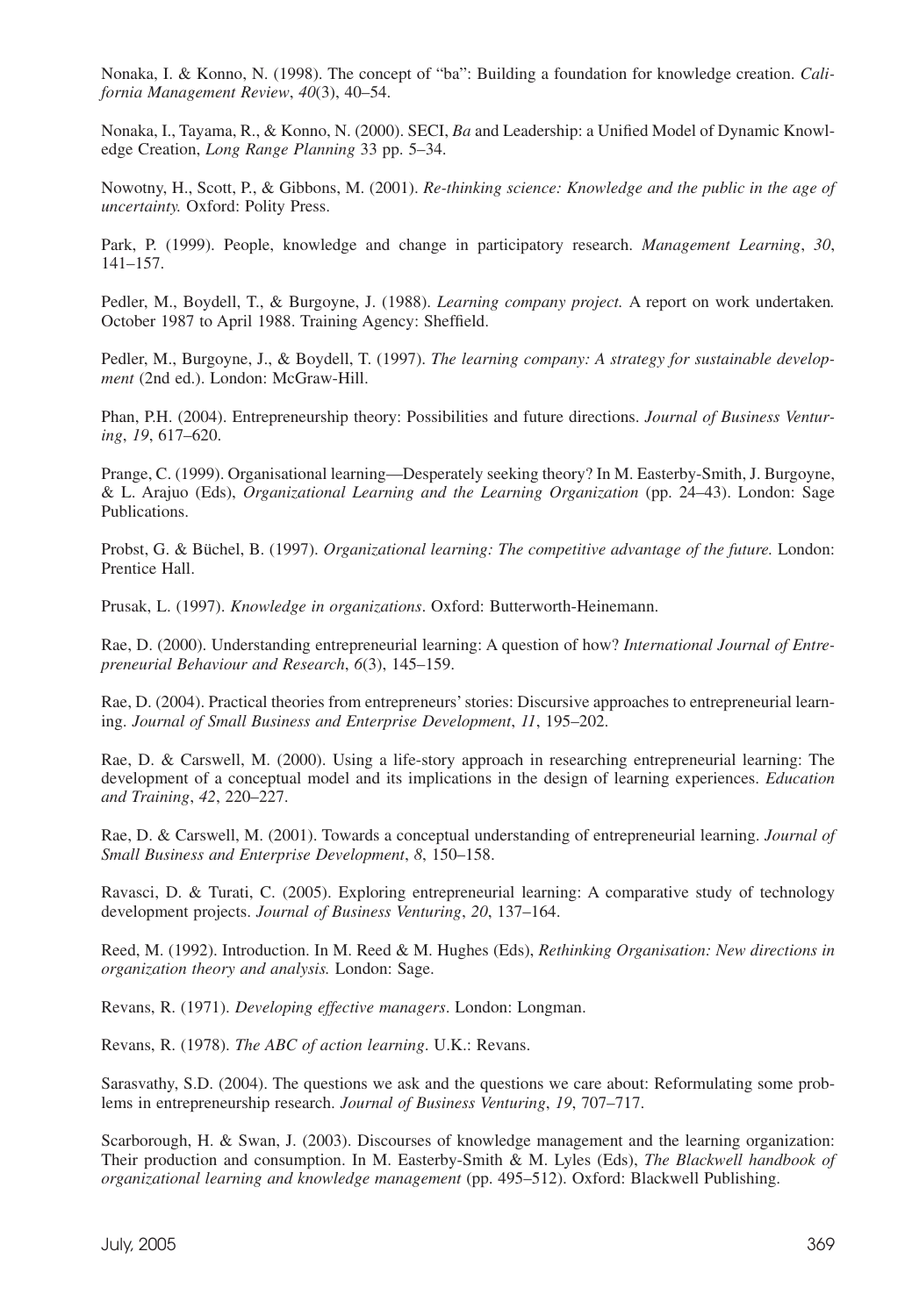Senge, P. (1995). What does "learning organization" mean for entrepreneurial firms? Retrieved 25 June 2001, from [http://web.mit.edu/entforum/www/focus\\_online/Fall95/ask\\_mit/AskMITa95.html.](http://web.mit.edu/entforum/www/focus_online/Fall95/ask_mit/AskMITa95.html)

Senge, P. (1990a). *The fifth discipline: The art and practice of learning organizations*. New York: Doubleday/Currency.

Senge, P. (1990b). The leader's new work: Building learning organizations. *Sloan Management Review, Fall*,  $7 - 20.$ 

Shane, S. (2003). *A general theory of entrepreneurship.* Cheltenham, U.K.: Edward Elgar.

Smilor, R.W. (1997). Entrepreneurship: Reflections on a subversive activity. *Journal of Business Venturing*, *12*(5), 341–421.

Snell, R. & Chak, A.M.-K. (1998). The learning organization: Learning and empowerment for whom? *Management Learning*, *29*, 337–364*.*

Spender, J.C. (1996). Competitive advantage from tacit knowledge? In B. Moingeon & A. Edmundson (Eds), *Organizational learning and competitive advantage* (pp. 56–73). London: Sage Publications.

Starkey, K. (1996). Introduction. In K. Starkey (Ed.), *How organizations learn* (pp. 7–17). London: Thomson Business Press.

Starkey, K. & Madan, P. (2001). Bridging the relevance gap: Aligning stakeholders in the future of management research. *British Journal of Management*, *12*, S3–S26.

Stata, R. (1996). Organizational learning: The key to management innovation. In K. Starkey (Ed.), *How organizations learn*. London: Thomson Business Press.

Sweeney, G.P. (1987/88). The entrepreneurial firm as a learning system in the information economy. *The Information Society*, *5*(2).

Swieringa, J. & Wierdsma, A. (1992). *Becoming a learning organization: Beyond the learning curve*. Wokingham, U.K.: Addison-Wesley.

Taylor, D.W. & Thorpe, R. (2004). Entrepreneurial learning: A process of co-participation. *Journal of Small Business and Enterprise Development*, *11*, 203–211.

Torrès, O. (2004). Thirty years of research into SMEs: Trends and counter-trends in the quest for disciplinarity. In D. Watkins (Ed.), *Annual review of progress in entrepreneurship research* (Vol. 1). Brussels: European Foundation for Management Development.

Tranfield, D. & Starkey, K. (1998). The nature, social organisation, and promotion of management research: Towards policy. *British Journal of Management*, *9*, 341–353.

Ulrich, T. Aa. (1997). *An empirical approach to entrepreneurial-learning styles*. Paper presented to the Internationalizing Entrepreneurship Education and Training, IntEnt97 Conference, Monterey Bay, California, June 25–27.

Van Aken, J.E. (2005). Management research as a design science: Articulating the research products of Mode 2 knowledge production in management. *British Journal of Management*, *16*, 19–36.

Venkataraman, S. (2003). Forward. In S. Shane (Ed.), *A general theory of entrepreneurship.* Cheltenham, U.K.: Edward Elgar.

Verstraete, T. (2001). On the singularity of entrepreneurship as a research domain. In D. Watkins (Ed.), *Annual review of Progress in Entrepreneurship Research* (Vol. 2). Brussels: European Foundation for Management Development.